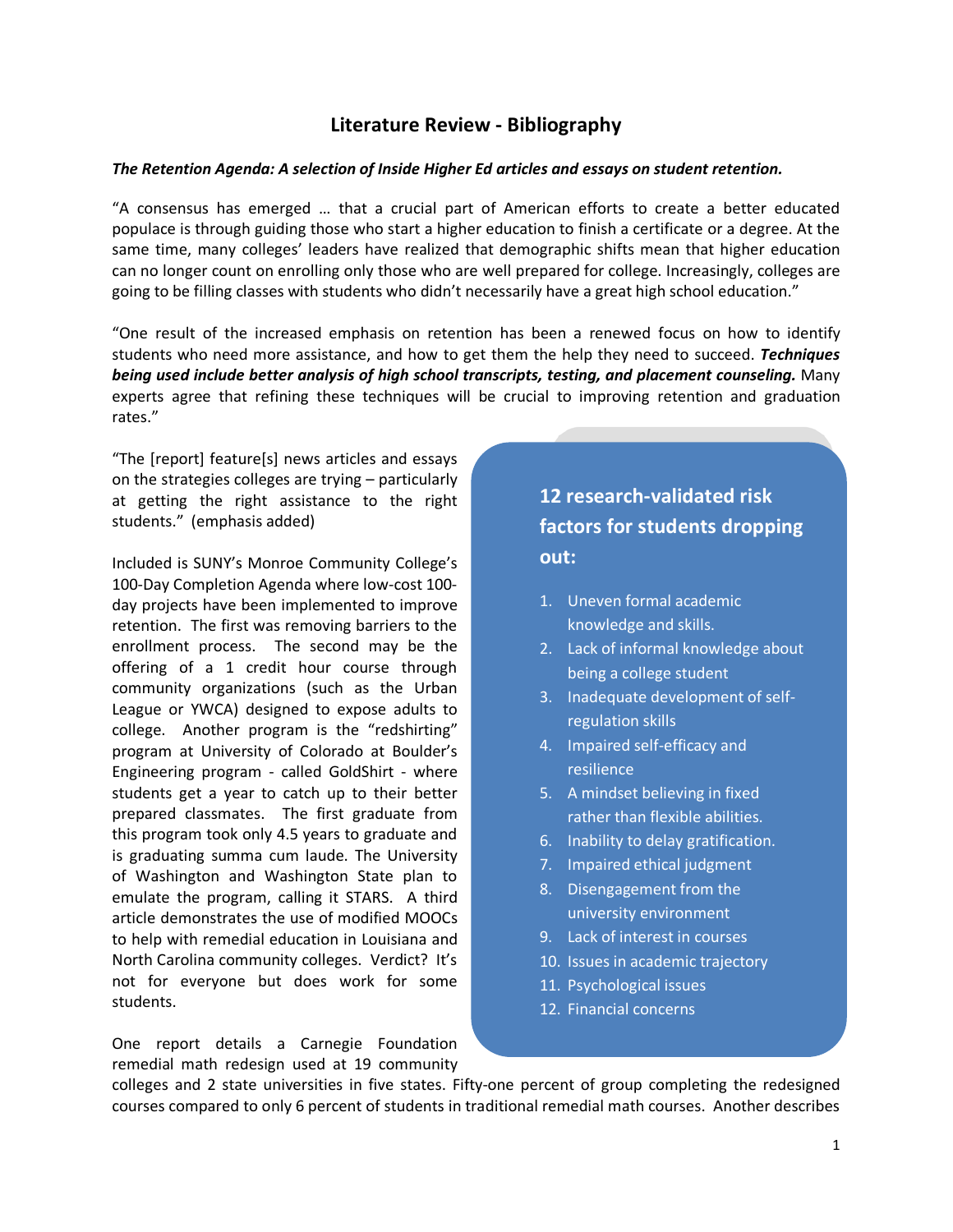how the use of high school grades by community colleges to place students appropriately has been found to be superior to the "high-stakes" testing usually done. South Texas community colleges saw the number of students enrolled in developmental work drop from over 30% to about 17%. Long Beach City College saw its incoming group of students taking transfer-level English rise from 5.5% to 53% with no decline in the passage rate (62%).

Several articles discuss research. One describes 12 research-validated risk factors for students dropping out. An essay on retention describes the positive impact that intrusive first-year advising merged with career counseling had on retention at some community colleges.

## **The Retention Agenda: A selection** *of Inside Higher Ed* **articles and essays on student retention. (2013, July).** *Inside Higher Ed***.**

#### *National Evaluation of Student Support Services: Examination of Student Outcomes After Six Years.*

"This is the final report of the national Evaluation of Student Support Services (SSS). SSS is one of eight federally funded grant programs that are administered as part of the Federal Trio Programs within the U.S. Department of Education (ED). The SSS program, in particular, focuses on students while they are enrolled in college. In general, SSS provides the most services to first-year college students. Two-thirds of the students served by an SSS project must be low-income and first generation college students or students with disabilities. The other third must be low-income or first generation college students. The purpose of the study was to estimate the effects of SSS on the outcomes of the student participants, [in particular] … retention in college, transfers from two-year to four-year institutions, and degree completion."

"SSS projects have great latitude to design their services to fit particular needs… All SSS projects provide academic advising as one of their services but the projects differ with respect to offering other services to SSS students such as tutoring, labs, workshops, special instructional courses, etc. *As a rule, SSS students are in full control of determining both the types and the amounts of services they receive…"*

"The study had a quasi-experimental design… The lack of a uniform SSS experience, with considerable variation even within each institution, combined with the receipt of equivalent services outside of SSS, made it difficult to design statistical models that properly described students' experience. Rather than choosing a single methodology, this

#### **SSS Services**

#### **Instructional courses**

- **Study skills**
- **Developmental math**
- **Developmental English**
- **English proficiency**

**Professional tutoring Peer tutoring**

- One on one and group
- English, science, social sciences, math and general tutoring

### **Professional counseling**

**Peer counseling**

- Academic
- Personal
- Financial aid
	- **Career**

**Labs (similar to group tutoring) Workshops (skill enhancement)**

- Orientation to college
- Study skills
- Career guidance

study used multiple approaches. All models included separate measures of SSS services for first-year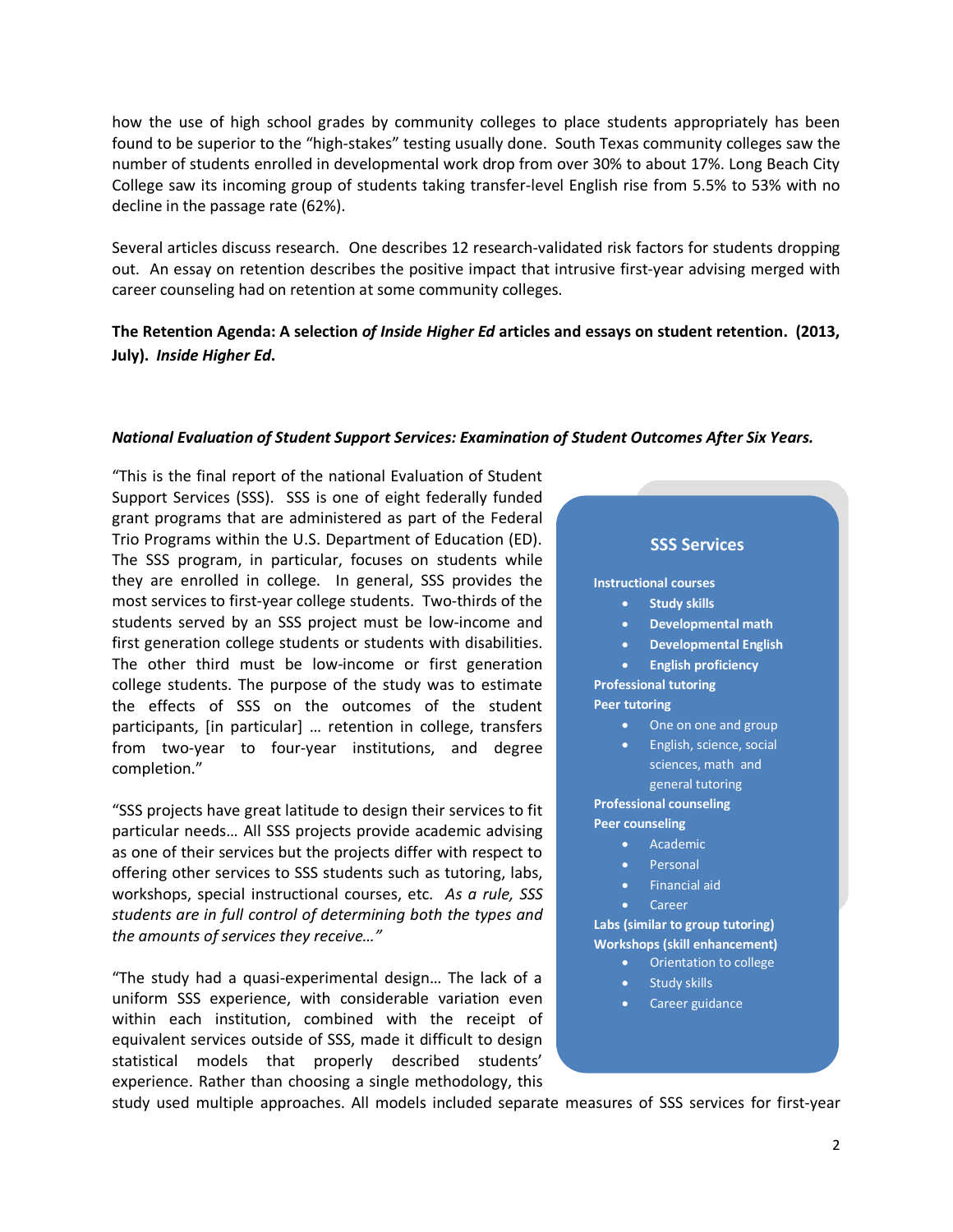students, supplemental services received outside of SSS or received after the first year, and measures of

student and school characteristics. The models differed in the statistical techniques that were used, in the ways that SSS and other supplemental services were measured, and in the use of propensity scores."

"…because this report uses multiple models as a tool for examining the implications of the methodological choices involved, there are multiple estimates of the effects of SSS from which to choose. The results across the various models are often highly consistent but not identical…"

The report identified a problem with estimating the impact of SSS programs while "controlling" for college GPA. The SSS program can influence college GPA as well as other measured student outcomes. The study created a "latent" GPA that controlled for the impact of the SSS program and used that to predict retention.

This study reports on effects after 6 years, when presumably graduation rates and transfer rates can be measured. Separate reports were done after one and three years, with the following results:

1. "SSS showed a small but positive and statistically significant effect on students' GPAs, number of semester credits earned and retention." The greatest effect occurred during the first year when services were received, but some effects persisted in later years. The "size of the effect depended on the degree to which students participated in SSS, with greater levels of participation resulting in a greater effect."

## **Techniques for Evaluating the Impact of SSS programs on Student Outcomes**

#### **Model Types:**

- Standard Multivariate Regression Analysis
- Hierarchical Linear Modeling (HLM) using both logistic models and SMR

#### **SSS Participation Treatment:**

- Dichotomous (in or out)
- Collection of services, measured separately

#### **Adjusting for Differences Among Students:**

- Individual measures of student characteristics
- **Propensity measures estimating** the probability of receiving service.

#### **Results presented in two formats:**

- Regression coefficients
- Impact estimates
- 2. "The average effect was small because most students received only a models amount of services." The mean number of hours of services was 15 and the median was 6."

Results from this report, measured after 6 years.

- 1. "The single most consistent finding is that the receipt of supplemental services was correlated with improved student academic outcomes."
- 2. "The findings for first year SSS services in particular were also largely consistent and positive…"
- 3. "Supplemental services continued to be important after the freshman year. In fact, the lateryear services appear to show a stronger relationship to long-term outcomes than first-year services."
- 4. "A few SSS services appeared to stand out by being related to improved student outcomes: home-based programs, blended programs, peer tutoring, labs, workshops, and services for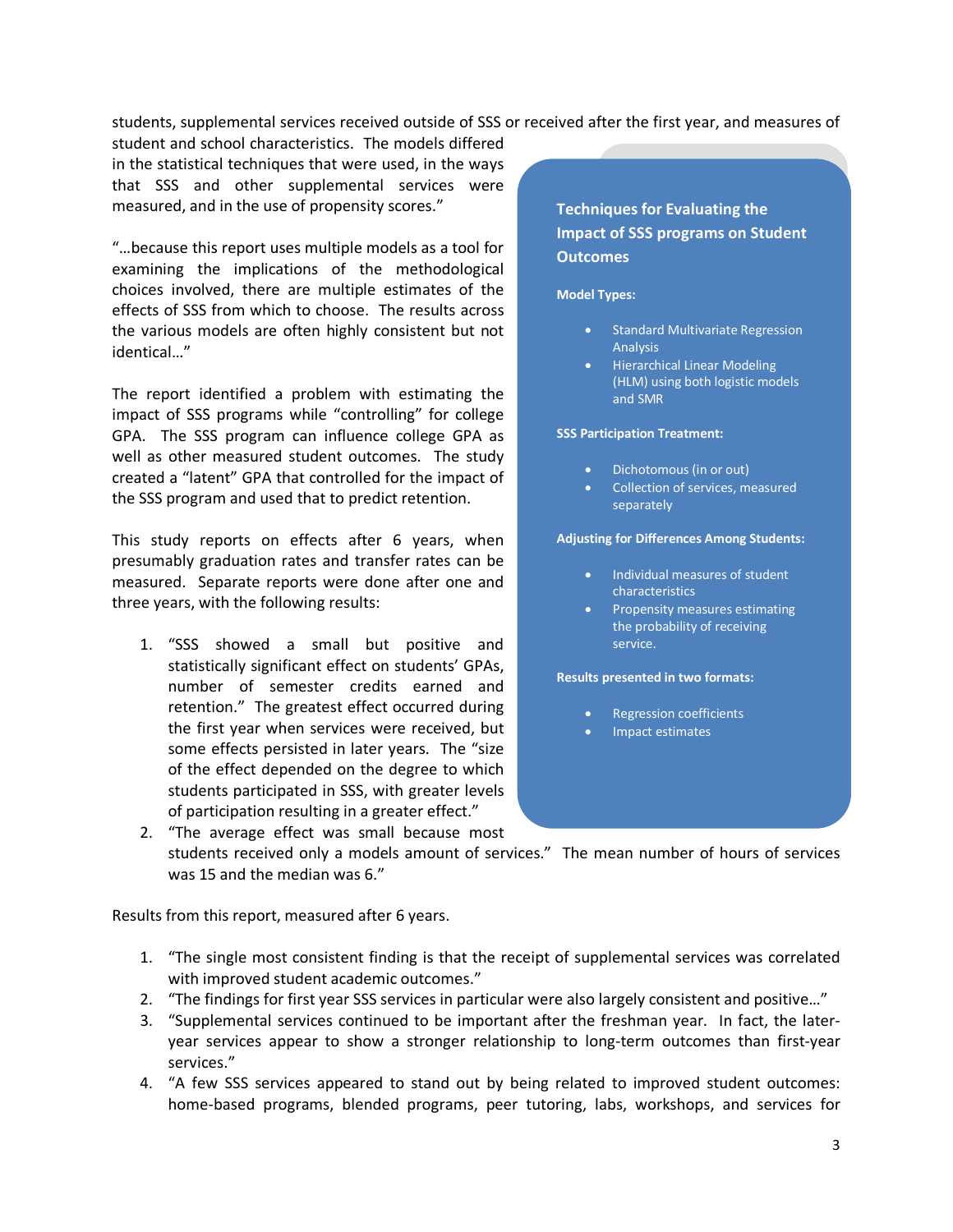students with disabilities. However some additional types of services also were related to improved student outcomes, though they were not necessarily SSS service: counseling, field trips or cultural enrichment, referrals to outside resources, services for those with limited English ability, college re-entrance counseling and recent contacts with support services. There is some evidence that what may be most important is that students receive an appropriate 'package' of services …"

**Chaney, B.W. (2010, April). National Evaluation of Student Support Services: Examination of Student Outcomes After Six Years.** *U.S. Department of Education, Office of Planning, Evaluation and Policy Development, Policy and Program Studies Service***.**

## *A Compendium of Successful, Innovative Retention Programs and Practices: Winners of the Lee Noel & Randi Levitz Retention Excellence Awards, 1989-2012.*

"[A] brief description of programs that have been recognized in the Lee Noel and Randi Levitz Retention Excellence Awards Program sponsored by Noel-Levitz. The program was established in 1989 to honor the retention achievements of post-secondary institutions throughout North America."

"Each year, awards are given to recognize the most successful, state -of-the-art retention programs in use at many different kinds of institutions, with many different target groups of students. Nominees for awards are judged on identifiable and measurable institutional outcomes, originality and creativity, use of resources, and adaptability for use at other institutions. Winners are selected by a national panel comprising leading campus-based retention practitioners."

"Since the program began, 31 community colleges, 31 private, and 98 public colleges and universities have been honored with Retention Excellence Awards, As a result of this national exposure, these award-winning programs have served as models of retention excellence to stimulate the creativity and energy of hundreds of two-year and four-year institutions."

## **A Compendium of Successful, Innovative Retention Programs and Practices: Winners of the Lee Noel & Randi Levitz Retention Excellence Awards, 1989-2012. (2012).** *Noel-Levitz, Inc***.**

### *Policy Matters: A Guide to Major U.S. College Completion Initiatives.*

"The current interest in college completion is rooted in growing concerns that the United States is steadily losing ground in global competitiveness. While other nations have been making progress, particularly in the attainment of sub-baccalaureate degrees and certificates, the United States has not. We have achieved measurable success in improving access to postsecondary education, but we have not achieved a comparable growth in degree attainment. …The latest OECD data indicate that 41 percent of older workers (aged 55-64) and younger workers (aged 25-34) in the U.S. have attained tertiary education – indicating that there have been no increases over time."

"Concerns about [this lack of progress] have been moving this country from its traditional focus on increasing educational access to new interest in educational attainment. This is expressed not only in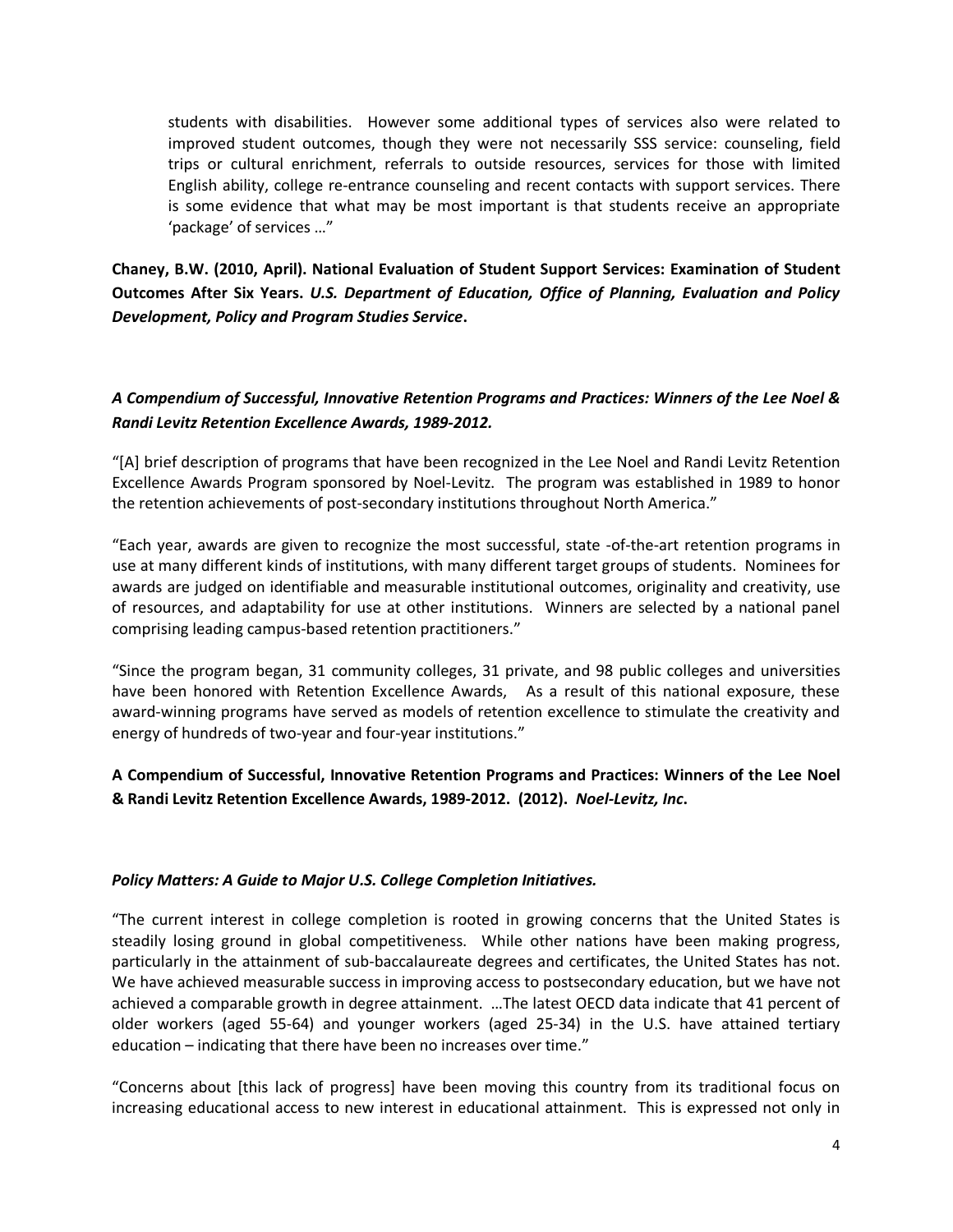terms of institutional graduation rates, but also in terms of meeting state and national educational attainment goals. As such, the terminology has shifted from 'access' goals to 'college completion' goals."

"The paper is intended as a guide to the myriad college completion initiatives that have arisen in recent years. [It] focuses only on major national/regional college completion initiatives. It does not address the efforts of specific states, systems and institutions, nor does it cover initiatives focused primarily on access or college preparation that happen to contribute to completion."



# **Catalysts Focusing National Attention on College Completion**

There are now more than a dozen major national college completion initiatives. Some are broad based and others have a narrow focus concentrating on certain populations. Some focus on the achievement gap between the traditional college population and underrepresented groups.

## CURRENT COMPLETION INITIATIVES

| <b>Completion Initiative</b>   |                                                                                 |
|--------------------------------|---------------------------------------------------------------------------------|
| <b>Access to Success (A2S)</b> | <b>Sponsoring Organization:</b> National Association of System Heads (NASH) and |
|                                | The Education Trust.                                                            |
|                                | <b>Funding Partners:</b> Lumina Foundation for Education and the Bill & Melinda |
|                                | <b>Gates Foundation.</b>                                                        |
|                                | Timeframe: Begun in 2007 and runs through 2015.                                 |
|                                | Goals: To cut the college going and graduation gaps for low-income and          |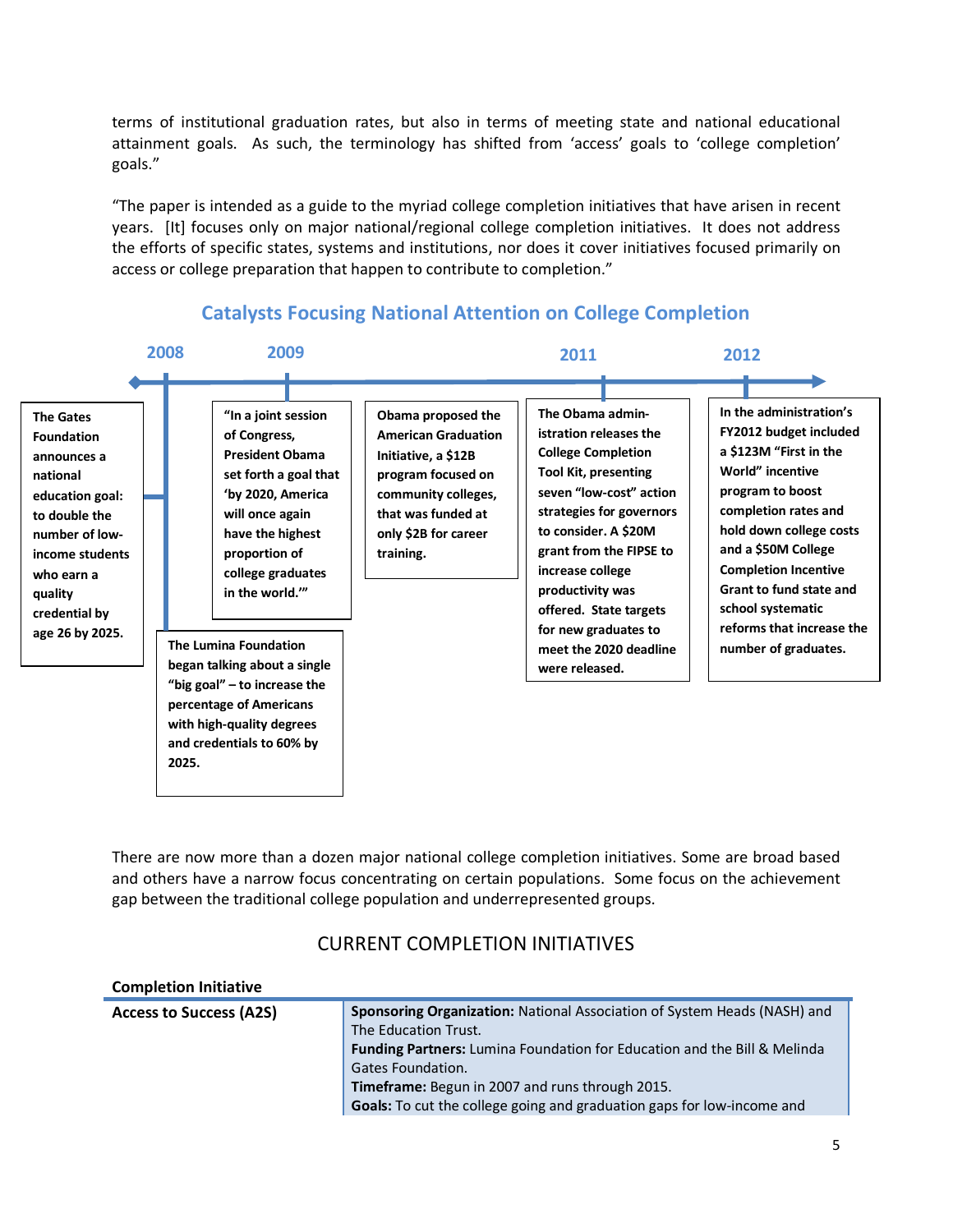|                                     | minority students in half by 2015.                                                                                                          |
|-------------------------------------|---------------------------------------------------------------------------------------------------------------------------------------------|
|                                     | Participants: Twenty public higher education systems in 18 states.                                                                          |
| Achieving the Dream; now a          | Sponsoring Organization: Lumina Foundation for Education and AACC, CC                                                                       |
| national non-profit                 | Leadership Program at UT-Austin, CCRC at Columbia U; Jobs for the Future;                                                                   |
| organization                        | MDC; MDRC; Public Agenda.                                                                                                                   |
|                                     | Funding Partners: Lumina Foundation for Education and over 20 funders.                                                                      |
|                                     | Timeframe: Begun in 2004 and is still continuing.                                                                                           |
|                                     | Goals: To help more community college students, particularly low-income                                                                     |
|                                     | students and students of color, stay in school and earn a college certificate or                                                            |
|                                     | degree.                                                                                                                                     |
|                                     | Participants: Started with 27 colleges in five states and continues to add                                                                  |
|                                     | schools.                                                                                                                                    |
| <b>ACE Commission on Education</b>  | Sponsoring Organization: American Council on Education (ACE), plus college                                                                  |
| <b>Attainment</b>                   | sector organizations (AACC, AASCU, AAU, APLU, and NAICU).                                                                                   |
|                                     | Funding Partners: Not identified.                                                                                                           |
|                                     | Timeframe: Begun in 2011 and runs through 2012.                                                                                             |
|                                     | Goals: To assess the need for improved college retention and attainment                                                                     |
|                                     | and to chart a course for improvement.                                                                                                      |
|                                     | Participants: The six Washington DC-based presidential higher education                                                                     |
|                                     | associations.                                                                                                                               |
| <b>Adult College Completion</b>     | Sponsoring Organization: Western Interstate Commission for Higher                                                                           |
| <b>Network</b>                      | Education (WICHE).                                                                                                                          |
|                                     | Funding Partners: Lumina Foundation for Education.                                                                                          |
|                                     | Timeframe: Begun in 2010 and runs through 2014.                                                                                             |
|                                     | Goals: To unite organizations and agencies working to increase college                                                                      |
|                                     | completion by adults with prior credits but no degree in a collaborative                                                                    |
|                                     | learning network.                                                                                                                           |
|                                     |                                                                                                                                             |
|                                     | Participants: Regional organizations, state agencies, city programs, non-                                                                   |
|                                     | profit organizations and others.                                                                                                            |
| <b>Boosting College Completion</b>  | Sponsoring Organization: Education Commission of the States (ECS).                                                                          |
| for a New Economy                   | Funding Partners: Bill and Melinda Gates Foundation.                                                                                        |
|                                     | Timeframe: Begun in 2011 and runs through 2013.                                                                                             |
|                                     | Goals: To work with legislative and higher education leaders to improve their                                                               |
|                                     | state economies by increasing the number of residents with postsecondary                                                                    |
|                                     | credential.                                                                                                                                 |
|                                     | Participants: State legislative and higher education leaders.                                                                               |
| <b>College Completion Agenda</b>    | Sponsoring Organization: College Board, and collaborating partners -                                                                        |
|                                     | National Conference of State Legislatures (NCSL), Excelencia in Education and                                                               |
|                                     | National Council of La Raza.                                                                                                                |
|                                     | Funding Partners: Not listed.                                                                                                               |
|                                     | Timeframe: Begun in 2008 with no end date listed.                                                                                           |
|                                     | Goals: To increase the proportion of 25-to-34-year-olds who hold an                                                                         |
|                                     | associate degree or higher to 55 percent by the year 2025 in order to make                                                                  |
|                                     | America the leader in educational attainment in the world.                                                                                  |
|                                     | Participants: Not listed.                                                                                                                   |
| <b>College Completion Challenge</b> | Sponsoring Organization: American Association of Community Colleges                                                                         |
|                                     | (AACC), Association of Community College Trustees, the Center for<br>Community College Student Engagement, the League for Innovation in the |
|                                     | Community College, the National Institute for Staff and Organizational                                                                      |
|                                     | Development and Phi Theta Kappa Honor Society.                                                                                              |
|                                     | Funding Partners: Brought together by the Bill and Melinda Gates                                                                            |
|                                     | Foundation.                                                                                                                                 |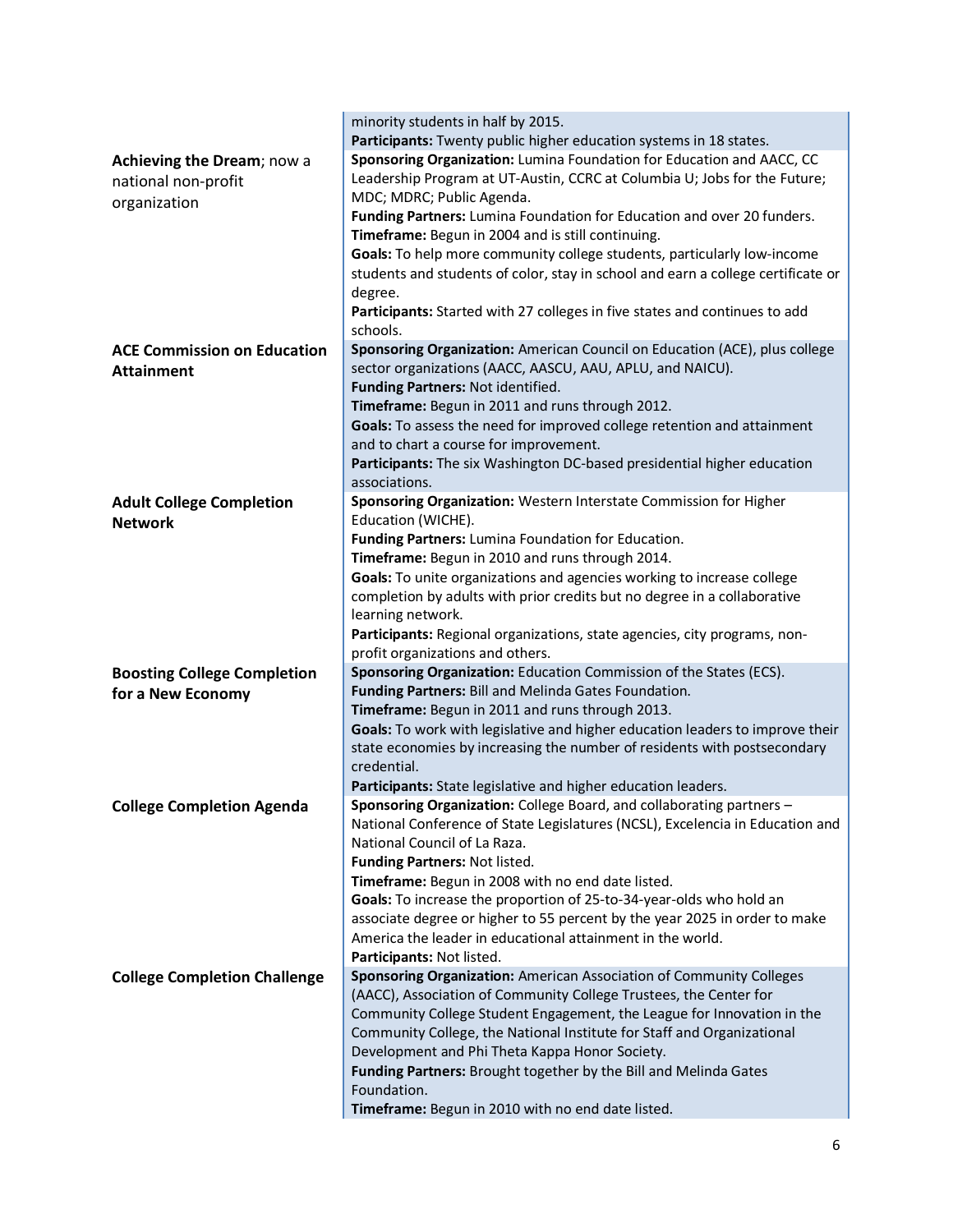| <b>College Completion Initiative</b> | Goals: To promote the development and implementation of policies,<br>practices and institutional cultures that will produce 50 percent more<br>students with high quality degrees and certificates by 2020, while increasing<br>access and quality. Asking for community colleges across the country to sign<br>their own completion commitments, modeled on the "Call to Action."<br>Participants: Six national associations that focus on community colleges.<br>Sponsoring Organization: Southern Regional Education Board (SREB). |
|--------------------------------------|---------------------------------------------------------------------------------------------------------------------------------------------------------------------------------------------------------------------------------------------------------------------------------------------------------------------------------------------------------------------------------------------------------------------------------------------------------------------------------------------------------------------------------------|
|                                      | Funding Partners: Not listed.                                                                                                                                                                                                                                                                                                                                                                                                                                                                                                         |
|                                      | Timeframe: Begun in 2008 with no end date listed.                                                                                                                                                                                                                                                                                                                                                                                                                                                                                     |
|                                      | Goals: To increase significantly the numbers of students who complete<br>postsecondary career certificates and associate's and bachelor's degrees, so<br>that 60 percent of each state's adults ages 25 to 64 will have one of these<br>credentials by 2025.                                                                                                                                                                                                                                                                          |
|                                      | Participants: Not listed.                                                                                                                                                                                                                                                                                                                                                                                                                                                                                                             |
| <b>Complete College America</b>      | Sponsoring Organization: Nearly 20 national and regional higher education                                                                                                                                                                                                                                                                                                                                                                                                                                                             |
|                                      | organizations for policy and research expertise.                                                                                                                                                                                                                                                                                                                                                                                                                                                                                      |
|                                      | Funding Partners: Carnegie Corporation of New York, Lumina Foundation for                                                                                                                                                                                                                                                                                                                                                                                                                                                             |
|                                      | Education, Bill & Melinda Gates Foundation, W.K. Kellogg Foundation and                                                                                                                                                                                                                                                                                                                                                                                                                                                               |
|                                      | Ford Foundation.                                                                                                                                                                                                                                                                                                                                                                                                                                                                                                                      |
|                                      | Timeframe: Begun in 2009 with no end date listed.                                                                                                                                                                                                                                                                                                                                                                                                                                                                                     |
|                                      | Goals: To significantly increase the number of Americans with a college                                                                                                                                                                                                                                                                                                                                                                                                                                                               |
|                                      | degree or credential of value and to close attainment gaps for traditionally                                                                                                                                                                                                                                                                                                                                                                                                                                                          |
|                                      | underrepresented populations.                                                                                                                                                                                                                                                                                                                                                                                                                                                                                                         |
|                                      | Participants: Number of states in the Alliance of States has grown to 29 in                                                                                                                                                                                                                                                                                                                                                                                                                                                           |
|                                      | the three years since the organization's founding.<br>Sponsoring Organization: National Governors Association (NGA).                                                                                                                                                                                                                                                                                                                                                                                                                  |
| <b>Complete to Compete</b>           | Funding Partners: Bill & Melinda Gates Foundation, Lumina Foundation for                                                                                                                                                                                                                                                                                                                                                                                                                                                              |
|                                      | Education and USA Funds.                                                                                                                                                                                                                                                                                                                                                                                                                                                                                                              |
|                                      | Timeframe: Begun in 2010 and ran through 2011.                                                                                                                                                                                                                                                                                                                                                                                                                                                                                        |
|                                      | Goals: • Raise national awareness about the need to increase college                                                                                                                                                                                                                                                                                                                                                                                                                                                                  |
|                                      | completion and productivity, and the consequences of inaction. • Create a                                                                                                                                                                                                                                                                                                                                                                                                                                                             |
|                                      | set of common higher education completion and productivity measures that                                                                                                                                                                                                                                                                                                                                                                                                                                                              |
|                                      | governors can use to monitor state progress and compare performance to                                                                                                                                                                                                                                                                                                                                                                                                                                                                |
|                                      | other states and between institutions. • Develop a series of best practices                                                                                                                                                                                                                                                                                                                                                                                                                                                           |
|                                      | and a list of policy actions governors can take to achieve increased college                                                                                                                                                                                                                                                                                                                                                                                                                                                          |
|                                      | completion. • Provide grants to states to design policies and programs that                                                                                                                                                                                                                                                                                                                                                                                                                                                           |
|                                      | increase college completion and improve higher education productivity and                                                                                                                                                                                                                                                                                                                                                                                                                                                             |
|                                      | serve as models for other states around the country. • Hold a learning                                                                                                                                                                                                                                                                                                                                                                                                                                                                |
|                                      | institute for governors' senior advisors in education, workforce and                                                                                                                                                                                                                                                                                                                                                                                                                                                                  |
|                                      | economic development focusing on successful state strategies to graduate                                                                                                                                                                                                                                                                                                                                                                                                                                                              |
|                                      | more students and meet workforce demands.                                                                                                                                                                                                                                                                                                                                                                                                                                                                                             |
|                                      | Participants: State governors' offices.                                                                                                                                                                                                                                                                                                                                                                                                                                                                                               |
| <b>Ensuring America's Future by</b>  | Sponsoring Organization: Excellence in Education, and collaborating                                                                                                                                                                                                                                                                                                                                                                                                                                                                   |
| <b>Increasing Latino College</b>     | organizations including ACT, Inc., American Council on Education, College                                                                                                                                                                                                                                                                                                                                                                                                                                                             |
| <b>Completion (EAF)</b>              | Board, Complete College America, Hispanic Association of Colleges and                                                                                                                                                                                                                                                                                                                                                                                                                                                                 |
|                                      | Universities, Institute for Higher Education Policy, Jobs for the Future and                                                                                                                                                                                                                                                                                                                                                                                                                                                          |
|                                      | National Conference of State Legislatures.                                                                                                                                                                                                                                                                                                                                                                                                                                                                                            |
|                                      | Funding Partners: Bill & Melinda Gates Foundation, Lumina Foundation for                                                                                                                                                                                                                                                                                                                                                                                                                                                              |
|                                      | Education and Kresge Foundation.                                                                                                                                                                                                                                                                                                                                                                                                                                                                                                      |
|                                      | Timeframe: Begun in 2010 with no end date listed.                                                                                                                                                                                                                                                                                                                                                                                                                                                                                     |
|                                      | Goals: To inform, engage and sustain efforts to promote the role of Latinos                                                                                                                                                                                                                                                                                                                                                                                                                                                           |
|                                      | in making the U.S. the world leader in college degree completion.<br>Participants: Sixty organizations from diverse sectors.                                                                                                                                                                                                                                                                                                                                                                                                          |
|                                      |                                                                                                                                                                                                                                                                                                                                                                                                                                                                                                                                       |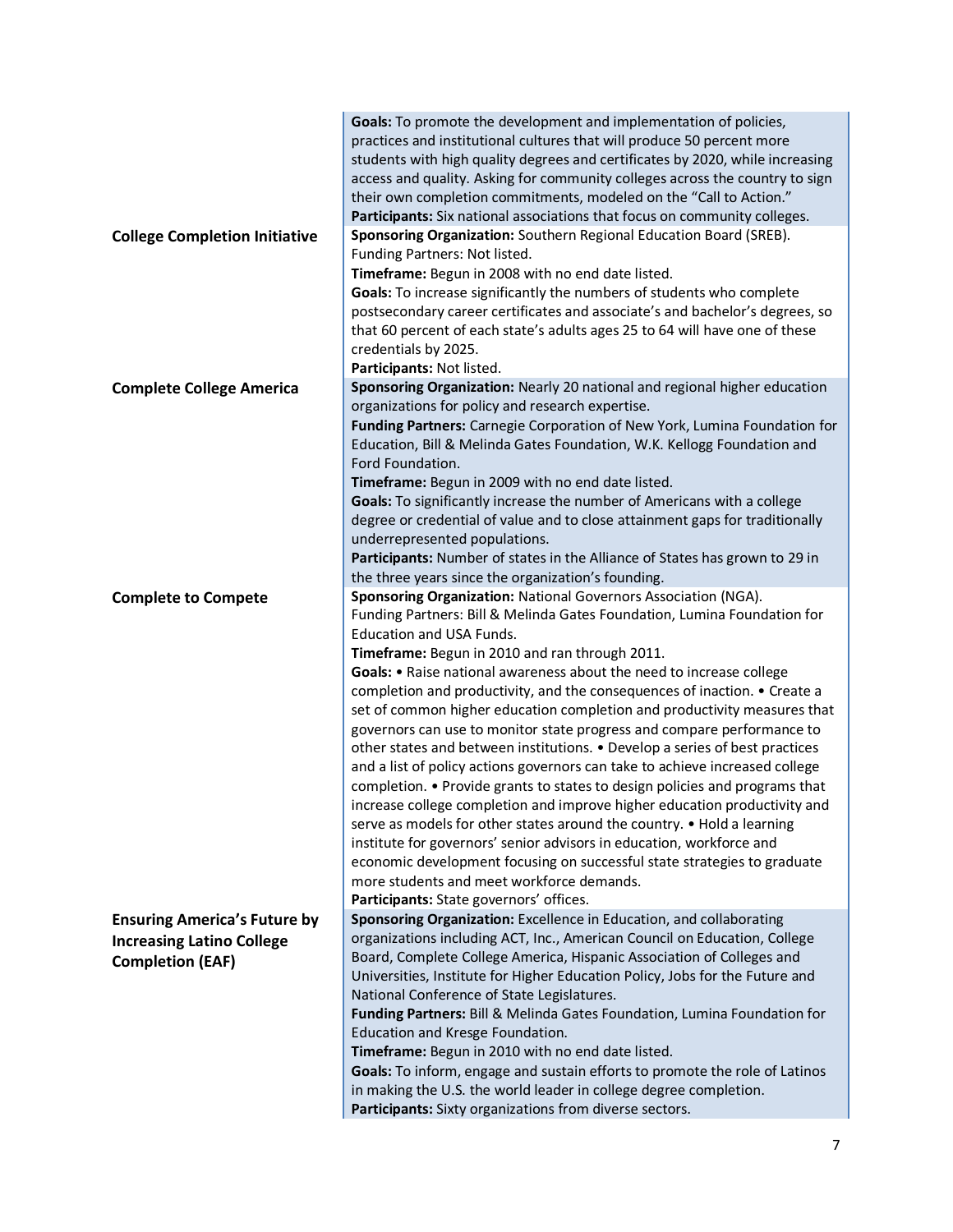| <b>National Coalition for College</b> | Sponsoring Organization: Institute for Higher Education Policy (IHEP).        |
|---------------------------------------|-------------------------------------------------------------------------------|
| <b>Completion (NCCC)</b>              | Funding Partners: Ford Foundation, Lumina Foundation for Education and        |
|                                       | Bill & Melinda Gates Foundation.                                              |
|                                       | <b>Timeframe:</b> Begun in 2011 with no end date listed.                      |
|                                       | Goals: To mobilize a diverse, non-partisan voice in support of college        |
|                                       | completion that speaks for the collective interests of the American public by |
|                                       | demanding a policy agenda that encourages higher education institutions to    |
|                                       | provide better support to underrepresented students.                          |
|                                       | Participants: More than 20 organizations, including Boys and Girls Club of    |
|                                       | America, Business                                                             |
|                                       | Roundtable, Center for American Progress, Center for Law and Social Policy    |
|                                       | and National Urban League.                                                    |
| <b>Project Win-Win</b>                | Sponsoring Organization: Institute for Higher Education Policy (IHEP), and    |
|                                       | collaborating partners - State Higher Education Executive Officers (SHEEO).   |
|                                       | Funding Partners: Lumina Foundation for Education and Kresge Foundation.      |
|                                       | Timeframe: Begun in 2009 and runs through 2013.                               |
|                                       | Goals: Focusing wholly on the associate degree: • To match student            |
|                                       | attainment with its official recognition. • To improve de facto degree        |
|                                       | completion rates at participating colleges through a retroactive award        |
|                                       | process. • To improve institutional data systems, student tracking, advising, |
|                                       | communication with students, understanding of problems in degree              |
|                                       | qualifications, and degree audit systems. • To place qualified and interested |
|                                       | students back on track to complete degrees in a relatively short time span.   |
|                                       | Participants: Operations in nine states, involving 64 colleges.               |

**Russell, A. (2011 October). Policy Matters: A Guide to Major U.S. College Completion Initiatives.** *A Higher Education Policy Brief***.**

## *Effective College Access, Persistence and Completion Programs, and Strategies for Underrepresented Student Populations: Opportunities for Scaling Up.*

"Effective strategies and solutions to boost college completion rates remain elusive, especially for underrepresented student populations (defined in this report as low-income students, minority students, and first-generation college students). For example, only one third of full-time bachelor's degree students graduate in four years, and just over 55 percent will graduate within six years, which is considered "on-time" graduation."

"Despite the significant research attention dedicated to college student retention in the last several years, there is a surprising lack of truly rigorous studies available. Much of the evidence is anecdotal and qualitative, and the existing quantitative evidence tends to lack sufficient controls. **The general conclusion of the reviewed research (particularly the work of Dr. Vincent Tinto of Syracuse University) is that although academic preparation and performance do play a major role in retention of underrepresented students, up to 75 percent of all dropout decisions are non-academic in nature**. This statistic suggests that low achievement may be more a result of external pressures rather than a student's inherent ability. The literature has developed three lenses through which to view these nonacademic factors."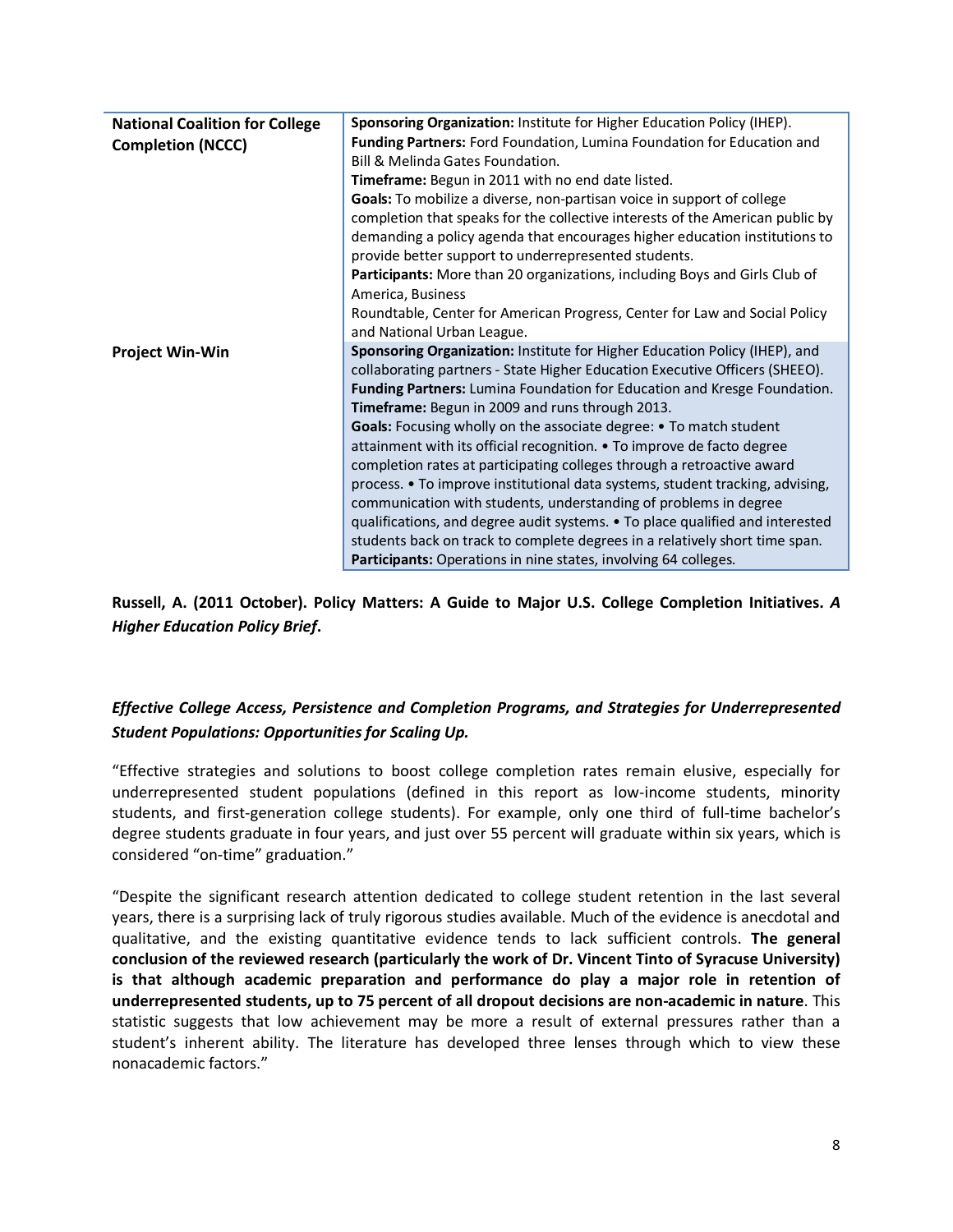#### **Three lenses through which to view nonacademic dropout decisions:**

#### **Financial**

• Non-tuition expenses (books, fees, meals, etc.) can be crippling, and schools generally do not provide enough funding to cover these costs.

• Part-time employment is a necessity for many students, but the presence of a job is associated with a significantly lower retention rate.

#### **Institutional**

• There are generally five types of intervention strategies schools use to increase retention: transition programs, mentoring, learning communities, faculty/student interaction programs, and advising:

- **Transition programs** include any type of summer bridge programs or orientation activities that a school may provide for its students. The literature indicates a positive relationship between an extensive transition program and student retention.
- **Mentoring programs** can have multiple arrangements, from one-on-one to group mentoring, and may or may not be peer-topeer. The literature is weak on the effectiveness of these types of programs, although there does appear to be a stronger retention effect for racial minorities.
- **Learning communities** are groups of students that typically enroll together, take a significant number of classes together during each academic year, and (in the case of residential colleges) typically live in the same dormitory. The literature is lacking regarding this intervention as well, but there appears to be no significant direct effect on retention through the use of such communities, but there may be in indirect effect.
- **Faculty/student interaction programs** typically refer to specialized programs allowing students to interact with faculty members for mentoring, advice, and even for research positions. Again, the existing research is very limited but such programs do not appear to have a significant effect on retention.
- **Advising programs** as used in this context typically refer to targeted, dedicated advising services for use by freshmen or underrepresented student groups. The research for this intervention is again lacking, and what research is available suggests there is no significant effect on retention.

• The research indicates that these programs are best used to address the needs of certain subsections of underrepresented students. For example, African-American students benefit from mentoring programs, while other groups may realize no gain in retention rates.

#### **Psychological**

• Many minority students, particularly African Americans, have a need to "fit in" on campus and to feel welcomed. Feeling out of place on campus can lead academically qualified students to drop out of school.

• Family support is critical for underrepresented students, but many of them are first-generation college students and thus do not have access to such support. Many underrepresented students must also take on additional family responsibilities, taking time away from classes and studying.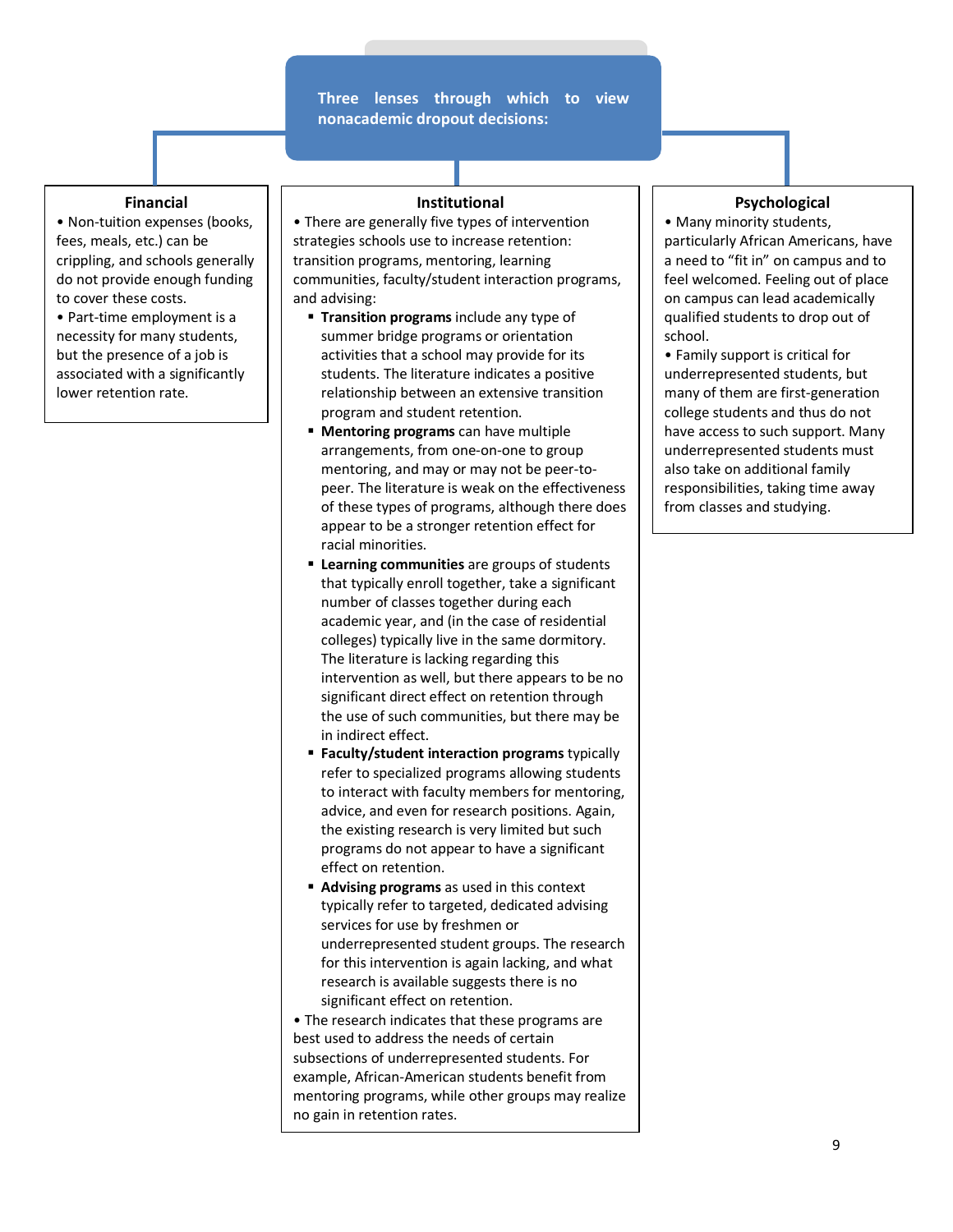"In an analysis of 45 institutions where there is some empirical evidence for improvements in retention rates, the following intervention strategies were the most common:

• Counseling or mentoring of students, either by peers or trained personnel. Nearly 75 percent of programs with higher persistence rates used this method;

- Offering some form of instruction specifically for freshman (17 institutions, 38%);
- Transition/orientation programs and tracking/early warning systems (13, 29% each);
- Learning communities (12, 27%);
- Student-faculty interactions and additional academic support services (11, 24% each);"

### "**Most institutions used a combination of interventions. The fact that counseling is only effective in conjunction with other approaches raises questions about excessive reliance on this approach**."

"Two-year public institutions present special challenges in increasing retention, with higher attrition rates and a larger proportion of at-risk students than four-year institutions. Similarly, there are important distinctions between four-year residential and non-residential colleges and universities. Surveys of two-year institutions suggest that these colleges are the least likely to employ the most effective retention strategies."

"Within Indiana, the surveys of institutions provided the following findings:

• The entire range of persistence levers is in use statewide, with no two campuses using exactly the same approach, even within the same university system. This situation is beneficial since it indicates that institutions have started responding to the unique needs of their student bodies.

• The campuses that face larger persistence issues, such as Ivy Tech and IUPUI, have developed the most extensive retention packages in response to the problem.

• Of the 28 responding institutions, academic support (tutoring and advising) was the most common service offered, with 22 respondents indicating at least one service of this type is offered.

• Learning communities are the least common approach, with only two institutions reporting their use. Logistical costs for this intervention are high, likely leading to its infrequent use.

• Dual-credit options (allowing students to take college classes in high school) are being used in several institutions, which is a unique approach to persistence that is virtually ignored within the literature."

**Effective College Access, Persistence and Completion Programs, and Strategies for Underrepresented Student Populations: Opportunities for Scaling Up. (2010, June).** *Center for Evaluation & Education Policy***, Indiana University, Bloomington, Indiana.**

### *The American Dream 2.0, How Financial Aid Can Help Improve College Access, Affordability, and Completion.*

Of the 20 million students enrolled in a U.S. college or university, **46 percent do not graduate with any credential within six years**. Sixty-three percent of African American students, and 58 percent of Hispanic students, do not earn a credential within six years. Without a college credential, these students are much more likely to be unemployed; four of five jobs lost to the recession were held by Americans without a credential. And by 2018, the nation will need 22 million new workers with postsecondary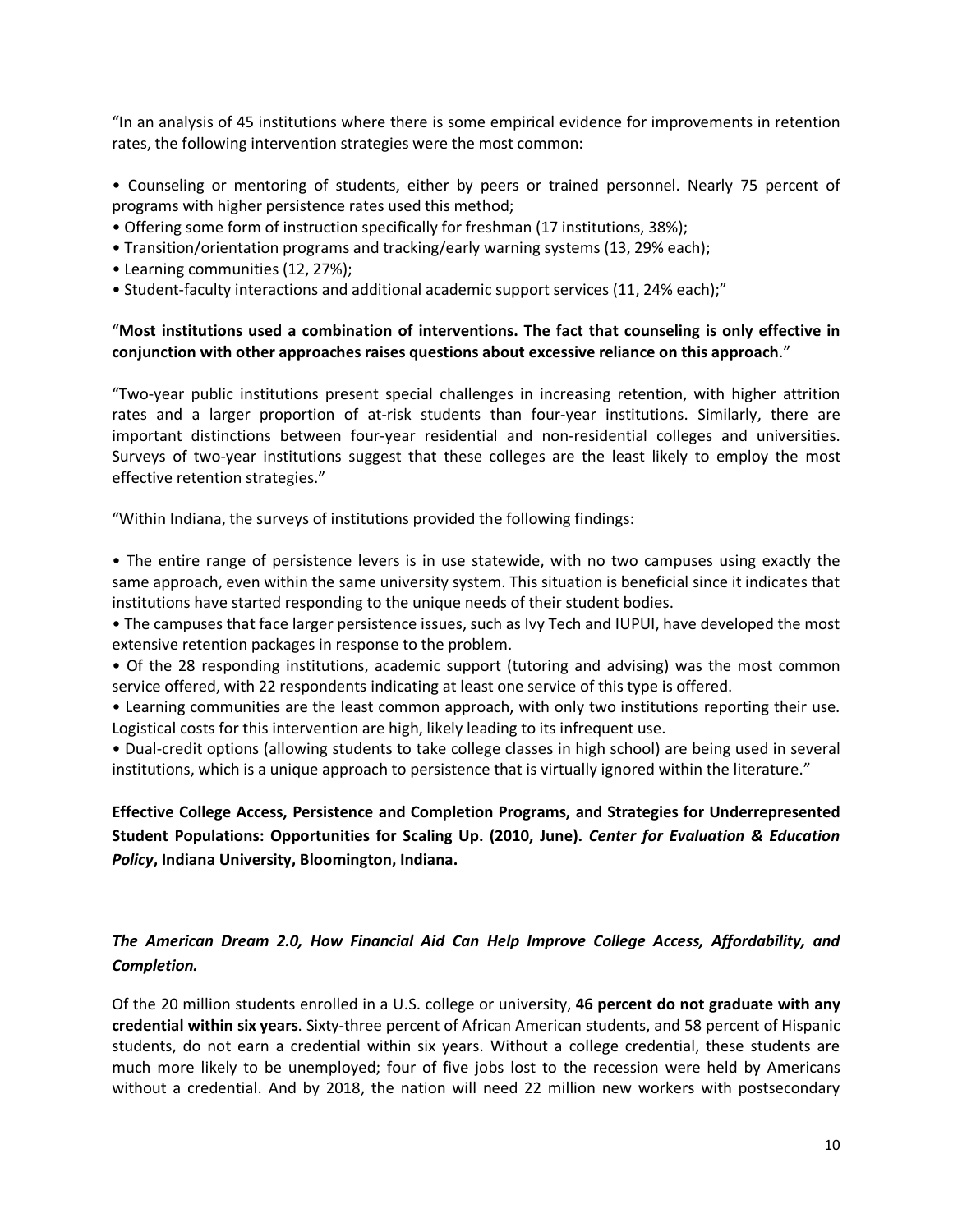credentials, but we will fall at least 3 million short. Whereas we used to lead the world in the percentage of young adults with postsecondary credentials, we now trail 13 other nations.

"Despite such need, tuition is rising faster than inflation or family income while state support is declining. This means more students are picking up an ever-larger share of college costs. Total annual student borrowing has more than doubled over the last ten years. Burdened with such debt, many students without a credential are plunged under water financially. Indeed, **the average default rate for those with no credential is more than four times the rate for those with a bachelor's degree**."

The national bi-partisan coalition behind this report represents college foundation presidents; civil rights leaders; top state policymakers; student activists; former federal budget and higher education officials; college access advocates; business leaders; and the nation's foremost authorities on financial aid. "**They have come together because they see the promise of using incentives within the \$226 billion financial aid system to help address our nation's college completion challenge."** They suggest that providing financial aid and just hoping for student success is not enough.

# **A Broad Range of Suggestions to Help Improve Completion Rates, Including:**

- Have the federal government collect and report better higher-education performance metrics, on access, completion, cost and employment outcomes.
- Make it simpler to apply for aid, and make its costs and benefits clearer to students and their families.
- Offer federal incentives for states and schools to find faster and cheaper ways to educate students, including getting high-school students ready for college.
- Run experiments on new ways to aim and deliver financial aid.
- Reward colleges for improving completion rates, and tie student aid to getting past certain educational goal posts.

**The American Dream 2.0, How Financial Aid Can Help Improve College Access, Affordability, and Completion. (2013). HCM Strategists in collaboration with a national coalition of education, social justice, and economic experts.**

### *Campus-Based Retention Initiatives: Does the Emperor Have Clothes.*

"After mining several electronic databases and reviewing almost one hundred articles (limited to propositional and research-based published studies in first- and second-tier journals that commonly publish research in the field of higher education that employed methodological and analytic rigor), only sixteen studies were identified as providing documentation that links a program with retention. The strength of the connections between programmatic interventions and student persistence varied in these studies. **Only in the area of transition programs did we find a reasonable number of studies that reported consistently strong connections between interventions and improved student persistence**. Overall, our findings demonstrate that **academe is without a core set of documents upon which administrators can rely when seeking retention models to employ at their own institutions**. Our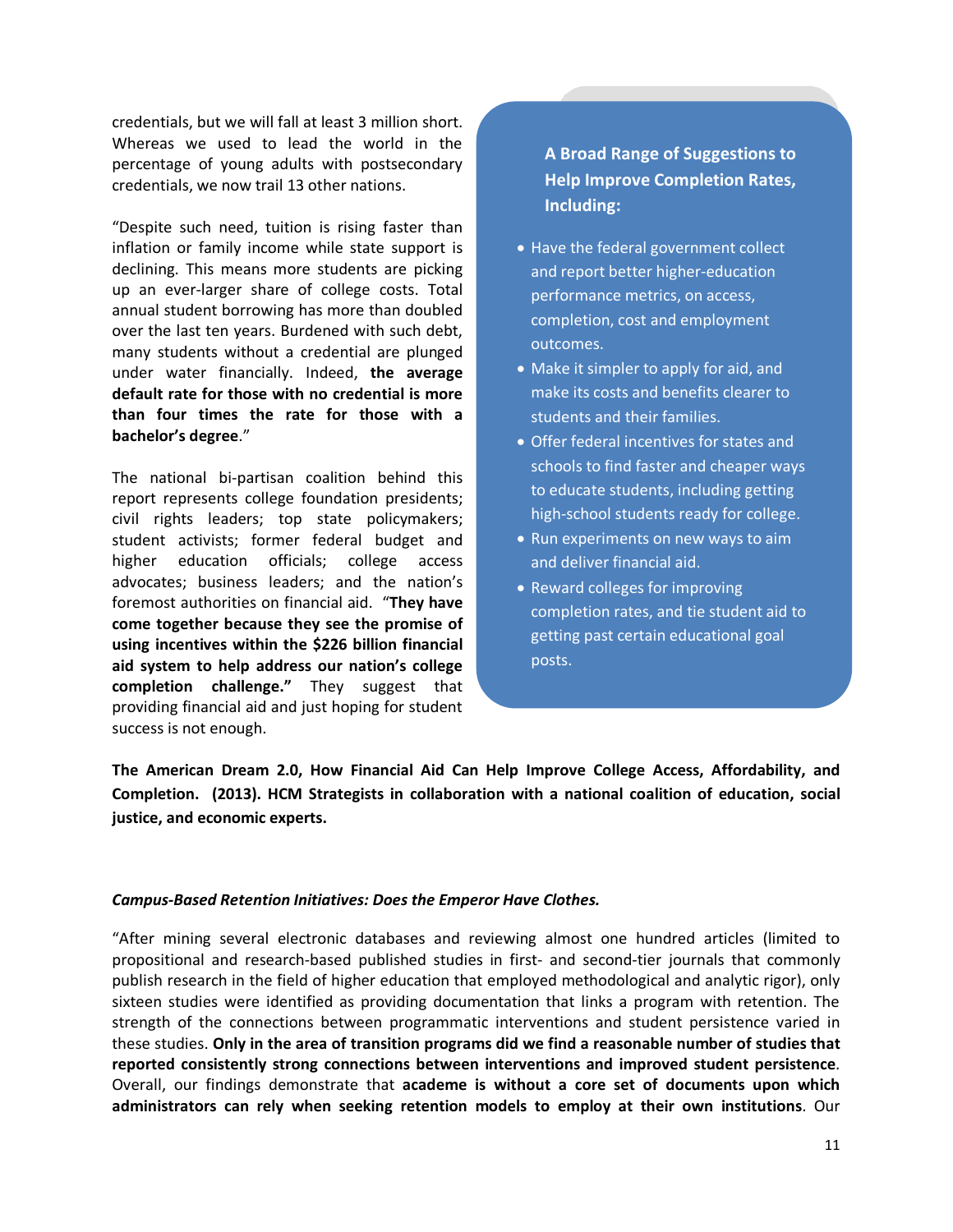analyses of the existing research on programmatic efforts to improve student retention rates lead us to the following substantive conclusions."

"In addition to these areas, there is a host of areas for which there is simply no evidence to support the effectiveness, or lack thereof, of campusbased retention efforts. Within the body of empirical studies that does exist, the research team found that there is also a lack of longitudinal assessments of retention-based initiatives. The majority of the studies captured the program's impact at a single point in time. ….. Our findings also revealed other gaps in the retention literature. We found few empirical studies that had been conducted at community colleges or at minority-serving institutions."

The authors suggest there is an excellent opportunity for colleges and universities to assess the impact of their various programs on retention. They suggest a possible framework for this purpose (Woodard, Mallory, and De Luca (2001)) to use as a point of reference from which to understand the importance of establishing the groundwork for effectively and efficiently

### **Substantive Conclusions:**

- The evidence supporting the effectiveness of counseling as a means to reduce dropout rates of undergraduate students is weak.
- The evidence to support the efficacy of mentoring programs as a means to reduce dropout rates is weak.
- There are small to moderate levels of positive evidence that learning communities have a positive effect on student persistence.
- There are small to moderate levels of evidence that programmatic interventions designed to enhance student-faculty interaction can improve student persistence.
- There is moderate to strong positive evidence that transition or orientation programs can improve student retention rates.

assessing a program; understanding how to identify, capture, and analyze data and communicate findings to various audiences; and understanding how to use the findings to improve the program.

## **Davis, L.P., Morelon, C., Whitehead, D., Hossler, D. (2006). Campus-Based Retention Initiatives: Does the Emperor Have Clothes.** *New Directions for Institutional Research***.**

### *Inequality Matters, Bachelor's Degree Losses Among Low-Income Black and Hispanic High School Graduates.*

"The Advisory Committee's 2010 report, The Rising Price of Inequality, found that need-based grant aid from all sources was inadequate by examining the enrollment and completion rates of low-income high school graduates who seek to earn a bachelor's degree and are qualified to gain admission to a 4-year college. The major finding was that the rates were declining rapidly. The impact of this trend can be seen in Census data, which show that educational attainment of 25- to 34-year-old Americans is now lower than the level of their peers who are 35 to 44 years old."

"To inform reauthorization of the Higher Education Act (HEA), this bulletin extends the findings of the Committee's 2010 report by focusing on the enrollment and completion of low-income Black and Hispanic high school graduates who had taken at least Algebra II and could gain admission to a 4-year college. There are five findings: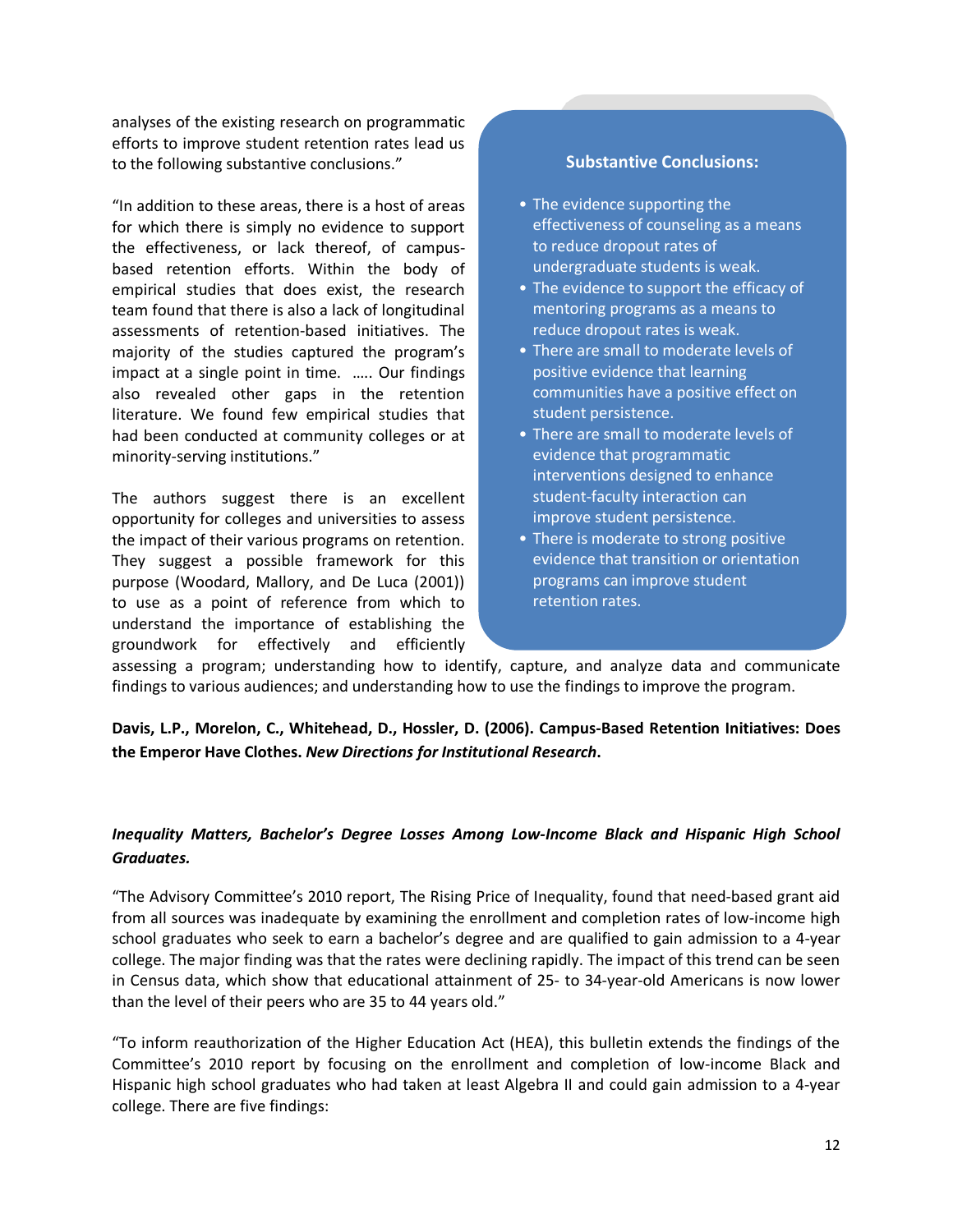- **Financial Concerns**. Concerns about rising college expenses and financial aid, which has failed to keep pace with those expenses, are undermining the 4-year college enrollment of these students.
- **Enrollment Shifts**. Rising net prices, as a percentage of family income, are causing initial enrollment to shift away from 4-year colleges, with increases in no enrollment in postsecondary education.
- **Declining Completion Rates**. Enrollment shifts away from 4-year colleges, together with falling rates of persistence, are undermining rates of bachelor's degree completion.
- **Bachelor's Degree Losses**. Declining rates of college completion signal that over one million bachelor's degrees, in absolute terms, were lost last decade and even more will be lost in the future.

Bachelor's degree losses this decade among low-income Black and Hispanic high school graduates who took at least Algebra II will exceed the 1.4 million level of last decade.

• **Increasing Inequality**. Large losses in bachelor's degree completion will exacerbate existing disparities in educational attainment, by race, ethnicity, and family income, for the foreseeable future."

"These findings have major implications for HEA reauthorization and proposals to modify federal needbased grant aid should be evaluated in the context of these losses. In this regard, five proposals currently under discussion deserve special scrutiny. If implemented, these proposals are likely to further undermine the 4-year college enrollment, persistence, and completion of qualified low-income high school graduates, particularly minority students, and worsen inequality in national educational attainment by income, race, and ethnicity.

- Denying Aid to Students Based on Risk of Non-Completion
- Demanding Budget-Neutral Funding of Title IV Student Aid
- Eliminating Pell Grants to Fund Block Grants to the States
- Dismantling Partnerships in Need-Based Student Grant Aid
- Relying Exclusively on Improvements to Student Aid Delivery"

"These proposals disregard rising college expenses facing low-income students and the skyrocketing loan burden described in the Advisory Committee's November 2012 policy bulletin (ACSFA, 2012c). Policymakers should consider their likely negative impact on college enrollment and completion and, at a minimum, require that the proposals be pilot tested before implementation."

"In its 2010 report, the Advisory Committee recommended that need-based grant aid from all sources be increased. In particular, the 2010 report cautioned that the steady erosion in the purchasing power of Pell Grants must be reversed if any progress is to be made in ensuring equal educational opportunity and success in higher education. Without such increases, inequality in access and completion will steadily worsen – as will inequality in national income."

**Inequality Matters, Bachelor's Degree Losses Among Low-Income Black and Hispanic High School Graduates. (2013, June). A Policy Bulletin for HEA Reauthorization. Advisory Committee on Student Financial Assistance.**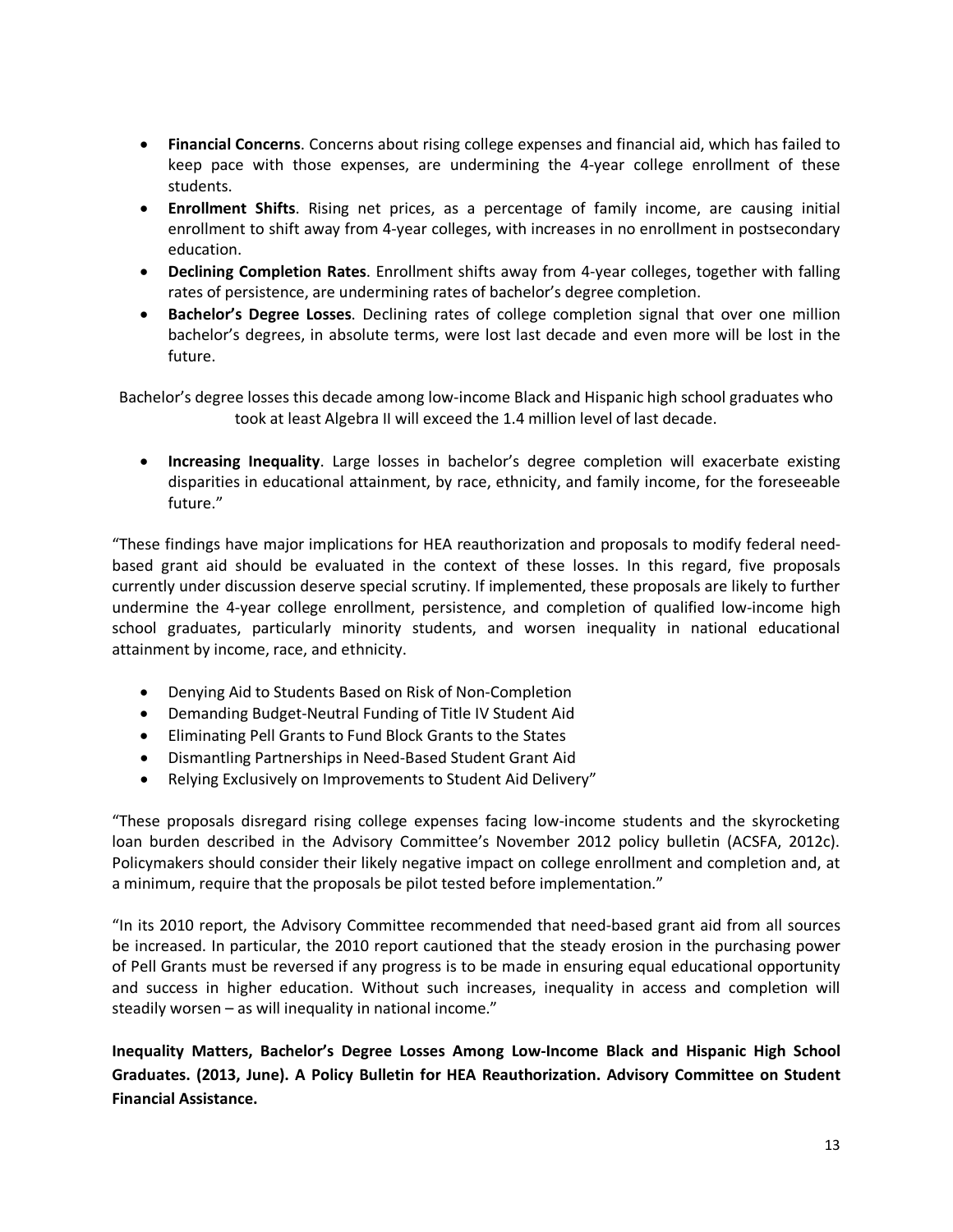#### *Performance-Based Scholarships: What Have We Learned?*

"Evidence suggests that financial aid as a whole (the combination of grants, scholarships, loans, workstudy jobs, and other aid) is positively associated with students enrolling in college and staying there. But there is relatively little evidence so far to show that scholarships, specifically, cause improved student retention and academic performance, even though they have played a prominent role in public and private support for higher education. A handful of studies have examined the effects of innovative financial aid structures. Preeminent among these is MDRC's Opening Doors Demonstration in Louisiana, which found substantial improvements in full-time enrollment, persistence, credit accumulation, and

grades for a form of financial aid called "performance-based scholarships." Since then, with anchor funding from the Bill and Melinda Gates Foundation and a consortium of other foundations, MDRC has worked in six states with over 12,000 students, eight institutions, and one intermediary to test several different scholarship designs and to address on a much larger scale and in a wide range of settings the question of whether this innovative form of financial aid can improve academic achievement in both the short and long term."

"Performance-based scholarships were designed by MDRC and colleges to help students overcome some of the financial obstacles they face in the postsecondary education system. These scholarships aim to help reduce the financial burdens on low-income college students while providing incentives for good academic progress. Students are generally paid at multiple points during the semester if they maintain a "C" average or better and earn a certain number of credits. By making additional financial aid conditional on students' meeting certain performance benchmarks, the programs seek to encourage students to focus on their studies, which should lead them to perform better in their classes in the short term. In the medium term they should progress through their degree requirements more quickly, which in the long term may then help them graduate or transfer to a four-year college. Finally, if the scholarship promotes academic success students could end up with better jobs and higher earnings."

## **Interim Analysis of Performance-Based Scholarships Shows That:**

- The program can be implemented at a variety of institutions and with a diverse group of low-income student populations.
- Students in almost all of the program groups were more likely than those in the control groups to meet their scholarships' academic benchmarks in one or more semesters.
- The program increased the number of credits students earned by the end of the first year.
- So far, the program does not appear to increase the proportion of students who stay in college.
- The scholarships work for a variety of different types of students, including atrisk groups that traditionally perform poorly.
- Some of the programs reduced educational debt.
- In Ohio, performance-based scholarships increased the proportion of students earning a degree or certificate.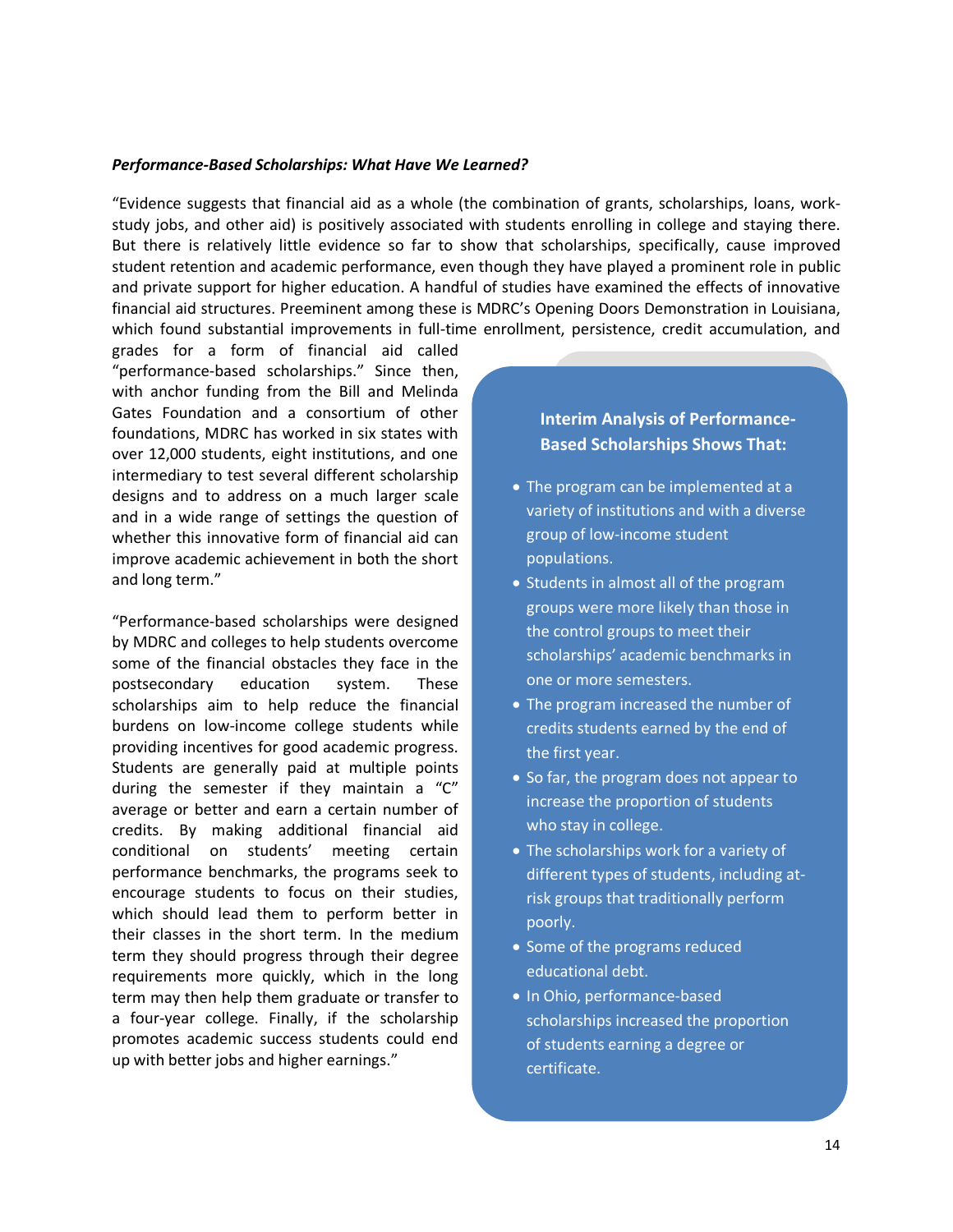"Importantly, the scholarships are paid directly to students. They may use the money for any pressing need (for example, books, child care, or other financial obligations that might disrupt their studies). Students have complete discretion over how they use the funds, although most report using them to help with a range of essential expenses. The scholarships are paid in addition to Pell Grants — the main federal source of need-based aid — and other existing financial aid programs, including state and institutional grants. Students therefore have more money to cover academic and living expenses, and can potentially reduce their dependency on loans. Lastly, unlike merit-based aid, performance-based scholarships are paid to students based on their academic performance in the current term, regardless of what happened in previous terms. That is, eligibility for the scholarship is not based on evidence of prior performance such as high school grade point averages (GPAs)."

"The findings presented in this brief are based on one year of follow-up for all sites in the demonstration, two years of follow-up for the sites that launched their programs in 2008 or 2009 (California, New Mexico, New York, and Ohio), and three years of follow-up for the first of the sites to complete study recruitment (Ohio). The implementation phase of the PBS Demonstration has shown that this new form of financial aid is feasible to implement. **The initial evaluation findings provide some evidence that performance-based scholarships can improve academic outcomes without unintended negative consequences** (for example, students attempting fewer credits in order to keep their grades up).

**Patel, R., Richburg-Hayes, L., de la Campa, E., Rudd, T. (2013, August). Performance-Based Scholarships: What Have We Learned? Interim Findings from the PBS Demonstration.**

### *A Review of College Access Literature.*

"At the high school level, the most powerful factors related to college enrollment for low-SES families are (1) measured academic ability, (2) adult support in the college search and application process, and (3) knowledge of financing strategies. **Research focusing on college retention is murkier**. For example, it remains unclear whether community colleges divert low-SES students from Bachelor's Degree attainment or provide needed and affordable access. Additionally, although postsecondary attainment also encompasses a wider range of possible "successes" than high school such as Associates, Bachelor's, and Master's Degrees, the majority of research is directed toward students who desire to attain a Bachelor's Degree and attend four-year institutions. **Research indicates that the most important factors in college retention are academic integration and social integration into the college**."

"At the college level, the majority of research into retention and persistence is limited to four-year residential colleges. For example, community colleges enroll well over one-third of students at the postsecondary level, yet have received little research attention (Bozick et al. 2008; Deil-Amen & Turley 2007; Wellman et al. 2009). In addition, the available research credits social integration as being, second to academics, the most important factor in retention. Yet retention research often ignores transfer students, and the majority of students transfer (Adelman et al. 2003). Social integration may explain why students stay at one institution, but research into transfer students, understanding why students transfer and why they stay at the institutions they graduate from is desperately needed. More recently, there has been rapid growth in for-profit and online education providers, such as DeVry University or the University of Phoenix. Very little research investigates the ways in which for-profit and online educational providers affect college going and persistence."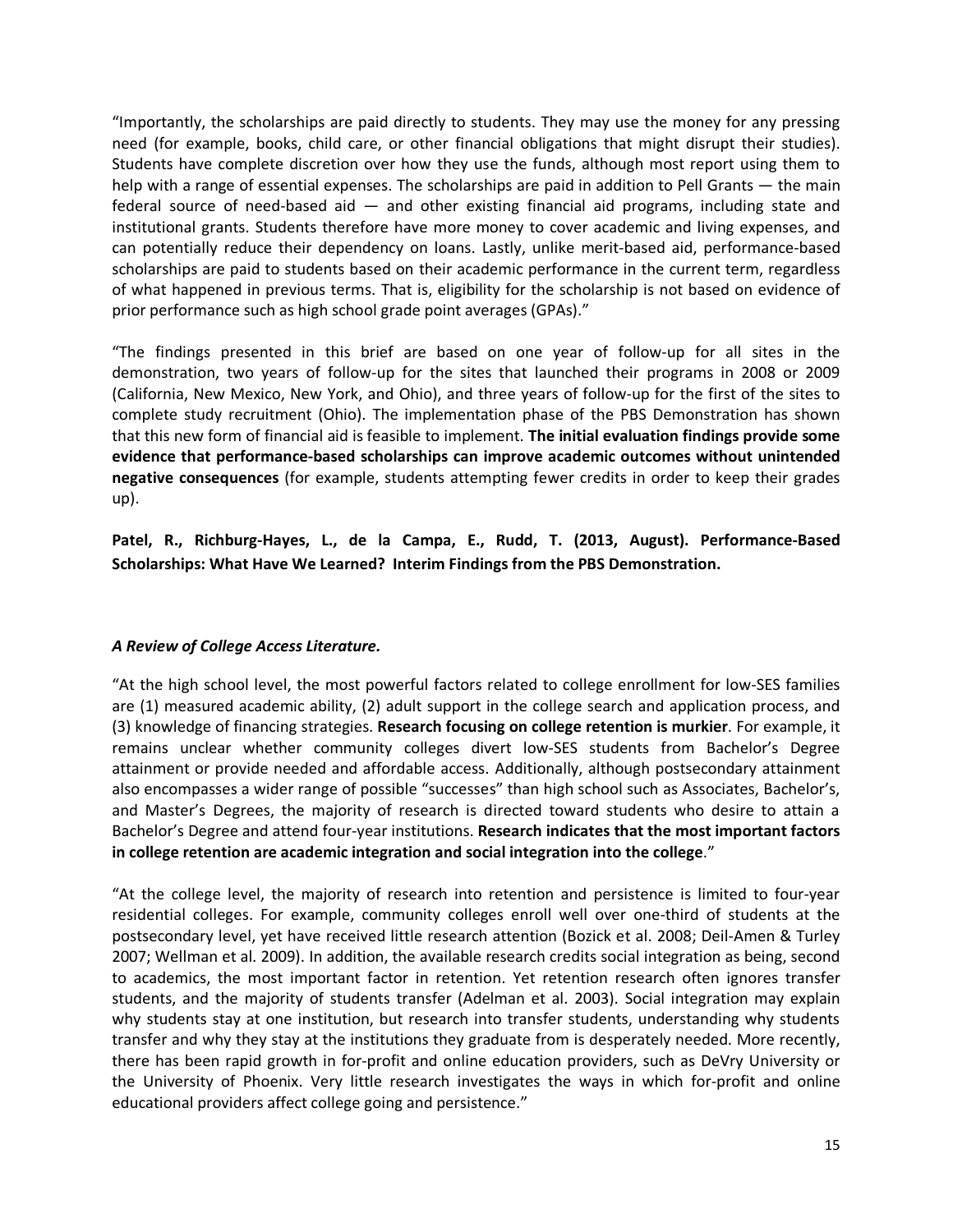**Heroff, J. (2009, February). A Review of College Access Literature. Prepared for the Illinois Student Assistance Commission.**

### *Community College Retention and Recruitment of "At-Risk" Students.*

In this report current best practices are assessed in retention and recruitment of "at-risk" community college students. "The main findings from the retention section of the report are:

- According to a 2010 survey of Chief Academic Officers at community colleges across the nation, issues with academic preparation, job and family responsibilities, finances, or personal motivation were perceived to be among the most significant reasons why students leave community colleges.
- As noted in the same 2010 survey, many of the programs believed to make the highest contributions to retention at community colleges focus on academic support/guidance, targeted interventions for specific student populations, and easing the transition of students to the college environment.
- Using the 2010 survey as a framework, our report takes a closer look at academic advising, firstyear seminars and transition programs, summer orientation/bridge programs, and early warning systems as means of increasing the retention of students. In addition to being well-supported in the literature on student retention, recent examples of community colleges that have employed such programs have displayed documented success in terms of student outcomes.
- Successful retention programs designed specifically for students with disabilities focus on building self-advocacy skills in addition to offering targeted academic support.
- Some community colleges employ strategies that will assist students who have undiagnosed learning disabilities. One set of strategies – Universal Design for Learning – focuses on flexible approaches to teaching that can be adjusted to fit the individual needs of learners."

"With regard to community colleges with enrollments of Black or Hispanic students that equal or exceed 20 percent of their total student population, ACT reported a similar set of factors that have the strongest influence on attrition as those reported for the overall group. The only differences between these lists are indicated below:

- In addition to all of the factors cited for community colleges overall, institutions with shares of Hispanic students that are 20 percent or greater indicated that "level of emotional support from family, friends, and significant others" and "amount of financial aid available to students" were also among the factors with the strongest influence on attrition.
- Representatives of community colleges with proportions of Black students that are 20 percent or higher also highlighted the same factors as community colleges overall. The only additional factor that made the list for this subset of colleges was "amount of financial aid available to students"."

**Community College Retention and Recruitment of "At-Risk" Students. (2011, January). Gulf Coast Community College.**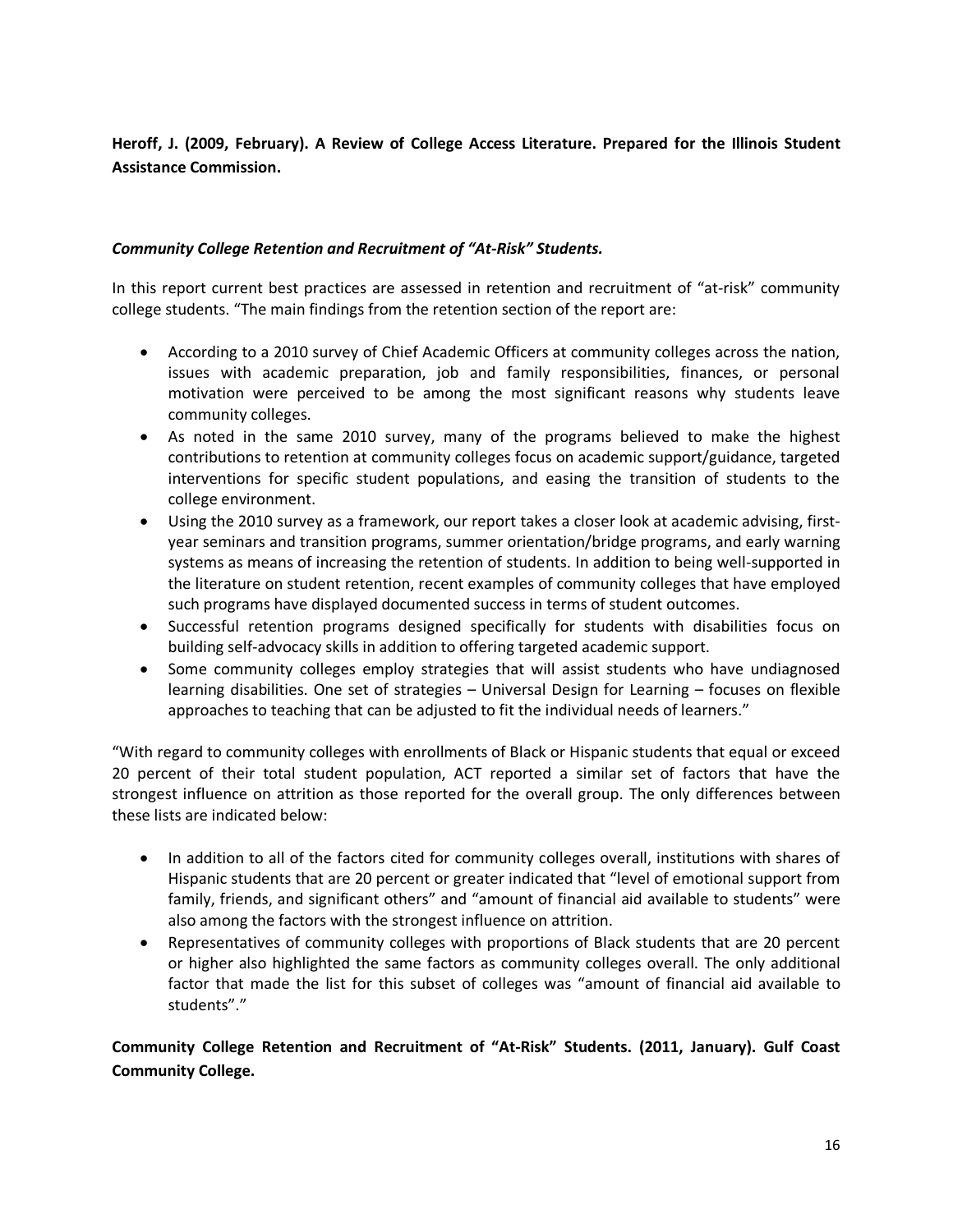#### *Advising At Risk Students.*

"Jones and Becker (2002) identified several academic advising services for at-risk students. These include using peer advisors and providing a visual means to disseminate information to the students before they even see their advisor. They also suggest that advisors be aware that this group of students benefits from more personal attention from individual advising sessions that focus on the student's development of self-confidence and their ability to make sound decisions. Finally they suggest that advisors evaluate their delivery of academic services. Nutt (2003) suggests using an intrusive advising approach, insisting upon collaborative relationships with other campus resources, and encouraging advisors to invest in the student to help them gain a sense of belonging and that they matter."

"Jones and Becker (2002) identify the need for programs that teach decision-making skills, promote selfadvocacy, provide curriculum intensive advising, and provide services to support students during their first year. Ender and Wilkie (2000) include remedial courses for basic reading, writing, and math skills in their programming suggestions."

### **Walsh, P. (2003). Advising At Risk Students.** *NACADA Clearinghouse of Academic Advising***.**

## *Effective techniques of developmental advising with adult at-risk students in a community college setting.*

"Academic advising has undergone great changes since its beginning in higher education. Modern educators recognize academic advising as one of the best ways to assist the personal, intellectual, and social development of learners. Advising as a service to students links students' academic and personal worlds; therefore, advising cultivates holistic development. On the other hand, many people know little about academic advisors or specifically to what degree advisors use a method described as developmental. This descriptive study inspected effective techniques of developmental advising with adult at-risk students in a community college setting. Without effective techniques and strategies in developmental advising, the college experience of adult at-risk students can suffer. The study used qualitative research designed to assess advisors' perceptions of effective techniques of developmental advising. A mixed methods survey tool and open-ended questions elicited data from a sample of 300 academic faculty and non-faculty (student support services) advisors. The study construction reflected previous research on developmental advising with updated survey items on current practices added. The survey and open-ended questions concentrated on advisors' perceptions of their role as advisors, including advising tasks and skills, barriers to effective developmental advising, and advisor's characteristics. The summary of findings led to the conclusion that faculty failed to practice some of the dimensions of developmental advising techniques with adult at-risk students at the level of importance they placed upon them."

## **Hoff, G.A. (2011). Effective techniques of developmental advising with adult at-risk students in a community college setting. Dissertation.**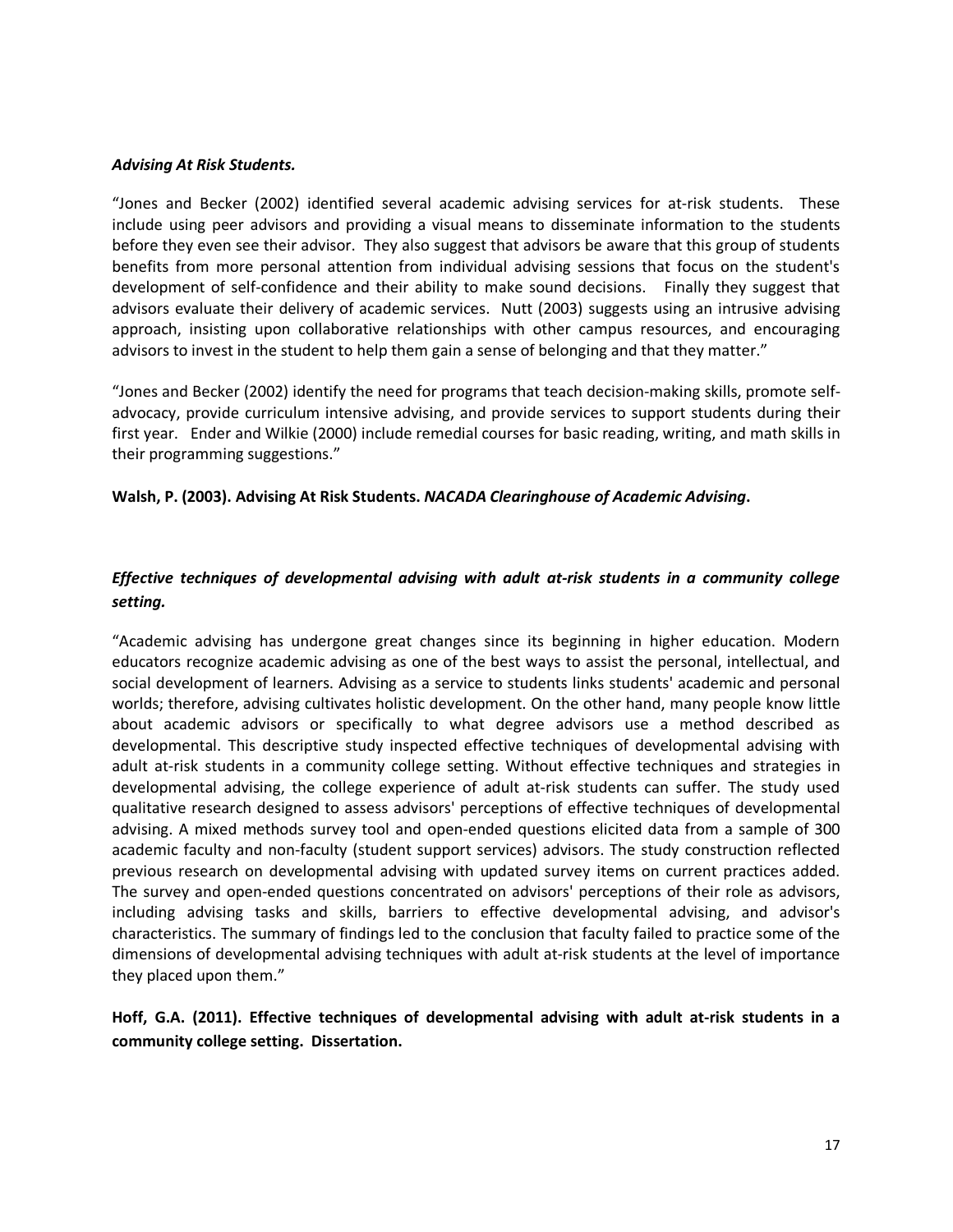### *The Condition of Education 2013.*

"The 2011 graduation rate for full-time, first-time undergraduate students who began their pursuit of a bachelor's degree at a 4-year degree-granting institution in fall 2005 was 59 percent. That is, 59 percent of fulltime, first-time students who began seeking a bachelor's degree at a 4-year institution in fall 2005 completed the degree at that institution within 6 years."

"…the 6-year graduation rate was 57 percent at public institutions, 65 percent at private nonprofit institutions, and 42 percent at private for-profit institutions. This graduation rate was 56 percent for males and 61 percent for females; it was higher for females than for males at both public (59 percent vs. 54 percent) and private nonprofit institutions (67 percent vs. 62 percent). At private for-profit institutions, however, males had a higher graduation rate than females; the rate was 48 percent for males and 36 percent for females."

"At 2-year degree-granting institutions, 31 percent of full-time, first-time undergraduate students who began their pursuit of a certificate or associate's degree in fall 2008 attained it within 150 percent of the normal time required to do so. This graduation rate was 20 percent at public 2-year institutions, 51 percent at private nonprofit 2-year institutions, and 62 percent at private for-profit 2-year institutions. At 2-year institutions overall, as well as at each type of 2-year institution, the completion rate was higher for females than for males."

"…graduation rates were highest at postsecondary degree-granting institutions that were the most selective (i.e., had the lowest admissions acceptance rates). For example, at 4-year institutions with open admissions policies, 31 percent of students completed a bachelor's degree within 6 years. At 4 year institutions where the acceptance rate was less than 25 percent of applicants, the 6-year graduation rate was 88 percent."

"In terms of student retention, among full-time, first-time students who enrolled in a postsecondary degree-granting institution in 2010, about 79 percent returned to 4-year institutions and 60 percent to 2-year institutions in the following fall."

## **The Condition of Education 2013. (2013, May). U.S. Department of Education, National Center for Education Statistics.**

### *College Completion – Additional Efforts Could Help Education with Its Completion Goals.*

"Because of concerns that not enough students who start college are completing a bachelor's degree, we examined (1) the extent to which students who enroll in a 4- year college complete a bachelor's degree and identify the factors that affect completion; (2) what states and 4-year colleges and universities are doing to foster bachelor's degree completion; and (3) what the Department of Education (Education) is doing to foster degree completion."

"More than half of all students who enroll in a 4-year college or university complete a bachelor's degree within 6 years of beginning postsecondary education. On the basis of our analysis, select background characteristics, work and college attendance patterns, as well as academic preparation and performance are correlated with bachelor's degree completion. Specific factors associated with a lower likelihood of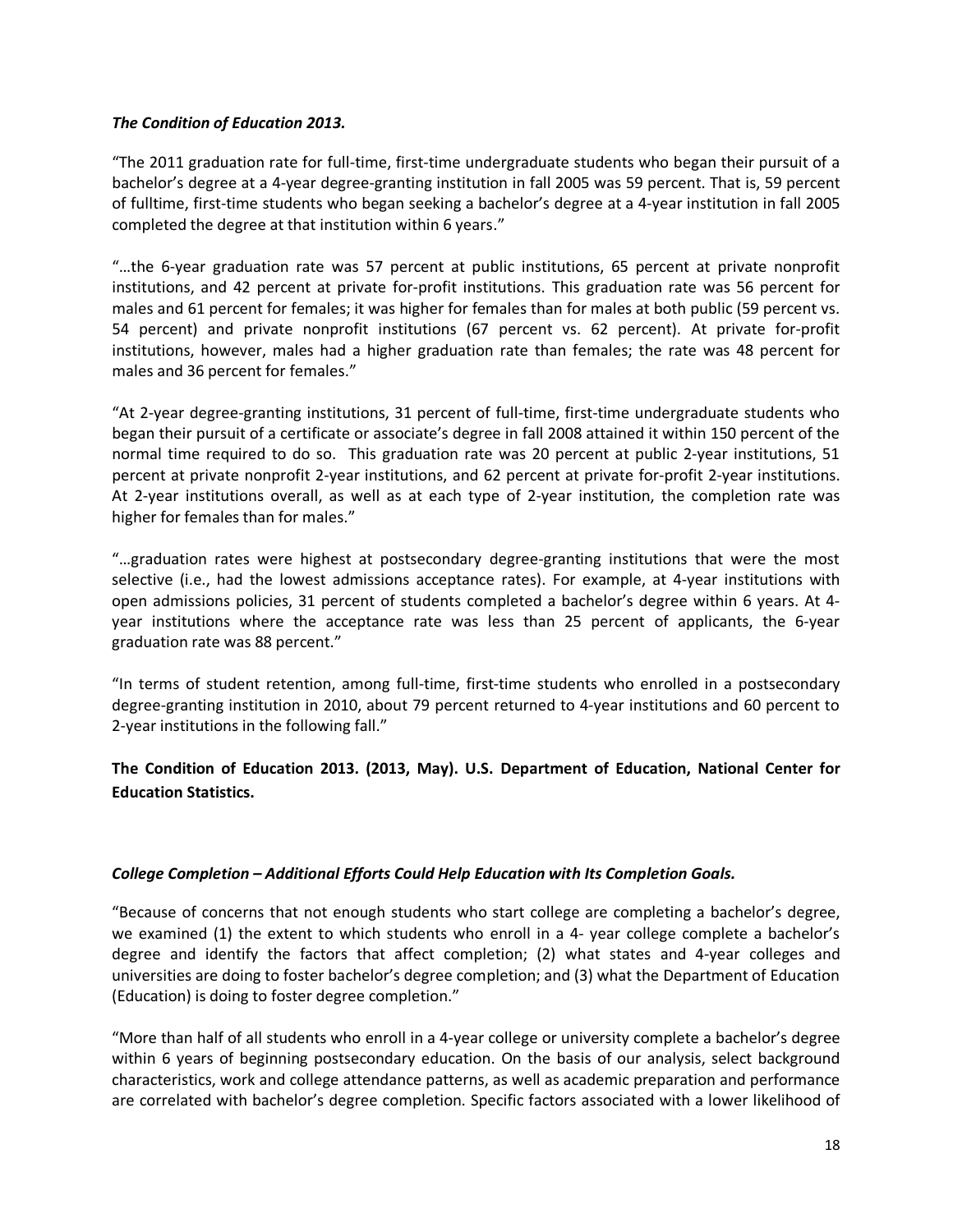completing a bachelor's degree include coming from a family in which neither parent had earned a bachelor's degree, being black, working 20 or more hours per week, or transferring to another institution. Students were more likely to complete their degree if they were continuously enrolled during the 6-year period or attended full-time. The likelihood of a student graduating within 6 years also increased as rigor of their high school curriculum, high school grade point average, and first-year college grade point average increased. **After controlling for other factors, we found that disadvantaged students were no less likely to complete a bachelor's degree than other students**. Notwithstanding this fact, students from disadvantaged backgrounds are less likely to attend college in the first place."

"**States and 4-year colleges and universities are employing various methods to foster bachelor's degree completion, but information on the effectiveness of these efforts is limited**. Over two-thirds of the states responding to our survey reported having at least one effort in place to foster bachelor's degree completion. Most of these efforts fell into three categories: (1) increasing the number of students entering postsecondary education; (2) helping colleges improve their performance in retaining and graduating students; and (3) helping individual students remain in college and encouraging timely completion for these students."

"Education fosters bachelor's degree completion by making financial aid available to students and providing support services for students who are low-income, come from families in which neither parent has a bachelor's degree, or are disabled. Education administers the federal student aid programs, primarily through grants and loans to help students finance college. In September 2002, we reported that little information is available on the relative effectiveness of federal grants and loans on completion. Education also administers programs that provide support services, such as tutoring, at the pre-college and college levels to help ensure successful outcomes for students who are low-income, come from families in which neither parent has earned a bachelor's degree, or are disabled. Information on the effectiveness of these programs in fostering college completion is still being collected. Through its strategic plan, Education has identified priorities for reducing gaps in college completion among certain student populations and increasing completion overall. Its strategic plan also identifies strengthening the accountability of postsecondary institutions to ensure colleges are graduating their students in a timely manner as a priority. According to Education, providing prospective students with information on graduation and retention rates to help them make informed choices about where to attend college is one way to hold institutions accountable for their performance."

**College Completion – Additional Efforts Could Help Education with Its Completion Goals. (2003, May). United States General Accounting Office.**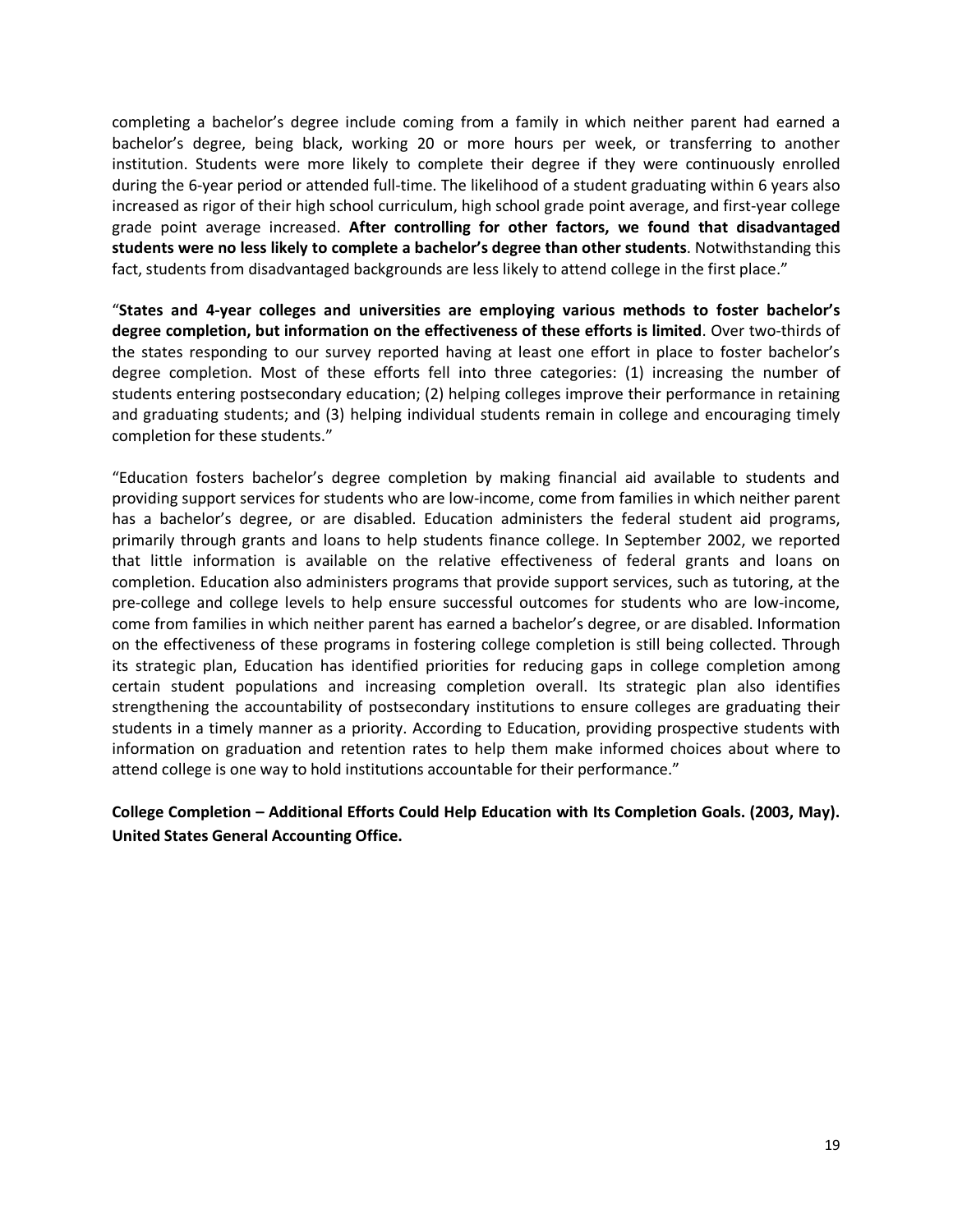## *The Role of Academic and Non-Academic Factors in Improving College Retention.*

This report provides information about the influence of non-academic factors, alone and combined with academic factors, on student retention and performance at four-year colleges and universities. It highlights examples of successful retention strategies and stresses the need to evaluate on the bases one which retention policies are created. The purpose of the study was to identify which academic and nonacademic factors had the greatest effect on college retention and performance.

"Our findings indicate that the non-academic factors of academic-related skills, academic selfconfidence, academic goals, institutional commitment, social support, certain contextual influences (institutional selectivity and financial support), and social involvement all had a positive relationship to retention. The academic factors of high school grade point average (HSGPA) and ACT Assessment scores, and socioeconomic status (SES) had a positive relationship to college retention, the strongest being HSGPA, followed by SES and ACT Assessment scores. **The overall relationship to college retention was strongest when SES, HSGPA, and ACT Assessment scores were combined with institutional commitment, academic goals, social support, academic selfconfidence, and social involvement**."

"In terms of performance, the findings indicate that of the non-academic factors, academic selfconfidence and achievement motivation had the strongest relationship to college GPA. Of the academic factors, both HSGPA and ACT Assessment scores had a stronger relationship to GPA than did SES, the strongest being HSGPA followed by ACT Assessment scores and SES. The overall relationship to college performance was strongest when ACT Assessment scores, HSGPA, and SES were combined with academic selfconfidence and achievement motivation."

## **Recommendations for Colleges and Universities:**

- Determine their student characteristics and needs, set priorities among these areas of need, identify available resources, evaluate a variety of successful programs, and implement a formal, comprehensive retention program that best meets their institutional needs.
- Take an integrated approach in their retention efforts that incorporates both academic and non-academic factors into the design and development of programs to create a socially inclusive and supportive academic environment that addresses the social, emotional, and academic needs of students.
- Implement an early alert, assessment, and monitoring system based on HSGPA, ACT Assessment scores, course placement tests, first semester college GPA, socioeconomic information, attendance records, and non-academic information derived from formal college surveys and college student inventories to identify and build comprehensive profiles of students at risk of dropping out.
- Determine the economic impact of their college retention programs and their time to degree completion rates through a cost-benefit analysis of student dropout, persistence, assessment procedures, and intervention strategies to enable informed decision-making with respect to types of interventions required academic and non-academic, including remediation and financial support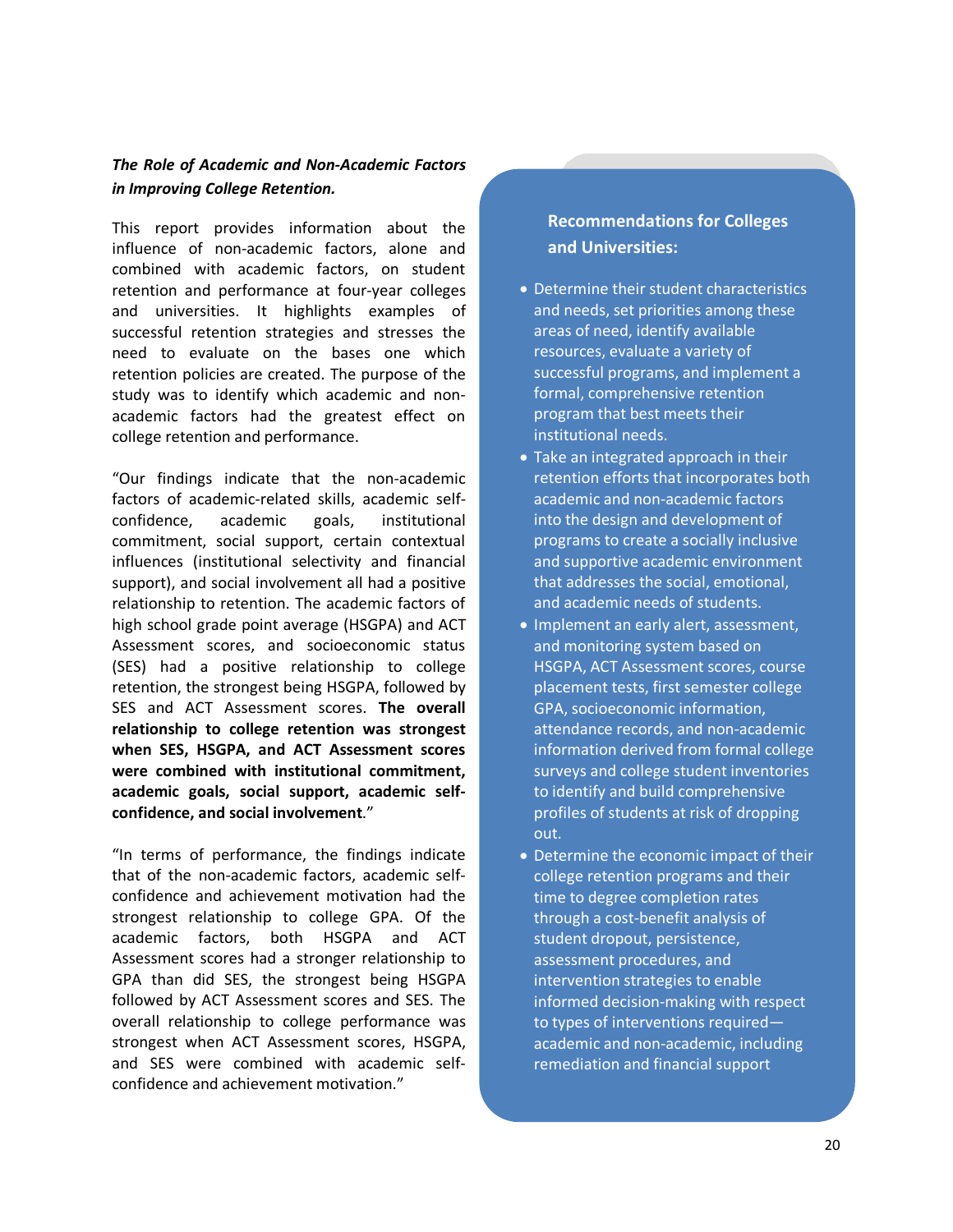**Lotkowski, V.A., Robbins, S.B., Noeth, R.J. (2004). The Role of Academic and Non-Academic Factors in Improving College Retention.** *ACT Policy Report***.**

### *Reimagining Aid Design and Delivery.*

This issue of Postsecondary Education Opportunity summarizes the reports that were published under the grants given by the Gates Foundation to 14 organizations to study and make recommendations under its Reimagining Aid Design and Delivery (RADD) initiative, between November 2012 and March 2013. These reports provide 14 different and fresh perspectives on the problems and potentials of the federal student financial aid hodgepodge. These new ideas will be discussed for years to come, and are already under review for the next reauthorization of the Higher Education Act.

"Specifically, the RADD project was designed:

- To shift the national conversation on federal financial aid away from incremental policy options aimed at reducing the annual cost of the federal Pell Grant program and towards a broader aid reform agenda which places a focus on achieving better outcomes for students, and
- To seed the field with innovative policy ideas in service of the first goal."

"These reports present a wide variety of creative, innovative, researched, thoughtful and constructive perspectives and recommendations on the different problems and needs of the federal student financial aid system."

| <b>14 Grantees</b>                                       | <b>Broad Recommendations</b>                                                                                                                                                                                                                                                                                                                                                                                                                                 |
|----------------------------------------------------------|--------------------------------------------------------------------------------------------------------------------------------------------------------------------------------------------------------------------------------------------------------------------------------------------------------------------------------------------------------------------------------------------------------------------------------------------------------------|
| Alliance for Excellent Education                         | Create institutional supports and accountability; Simplify the federal student<br>aid system; Focus student aid on the highest-need students; Provide support<br>for middle-class families.                                                                                                                                                                                                                                                                  |
| Association of Public Land-<br><b>Grant Universities</b> | Redefine institutional eligibility for Pell Grants and Student Loans; Connect<br>aid to degree progress; Put conditions on veterans/military benefits; Better<br>target tax credits and reductions.                                                                                                                                                                                                                                                          |
| Center for Law and Social Policy                         | Make tax-based student aid simpler and more effective; Provide students,<br>policymakers, and colleges with the facts they need, and create federal<br>incentives for students and colleges to partner on college completion.                                                                                                                                                                                                                                |
| Committee for Economic<br>Development                    | The federal Pell Grant and other campus-based programs should be<br>consolidated into a single system focused exclusively on portable aid for low-<br>income students; Elimination of federal tax credits; A "Race to the Top" for<br>state-based financial aid programs; Determination of grant aid eligibility<br>through the current tax system; Making income-based repayment the                                                                        |
| <b>Excelencia in Education</b>                           | default option for students who use federal loan program.<br>Make Pell grants an entitlement to guarantee financial support for low-<br>income students; Revise the current expected family contribution calculation<br>to determine more constructive levels of grant aid given the post-traditional<br>student profile; Retain and strengthen work-study or campus employment<br>for low-income students; Revisit the campus-based program funding formula |
| <b>HCM Strategists</b>                                   | for uneven funding by geography and student eligibility; Provide a consistent<br>amount of aid for students sufficient to minimize off-campus employment.<br>Move toward a simpler aid system; Introduce "truth in lending" standards to<br>the financial aid process; Light the fires of innovation by offering incentives<br>to schools and states to use aid to support faster and cheaper ways to                                                        |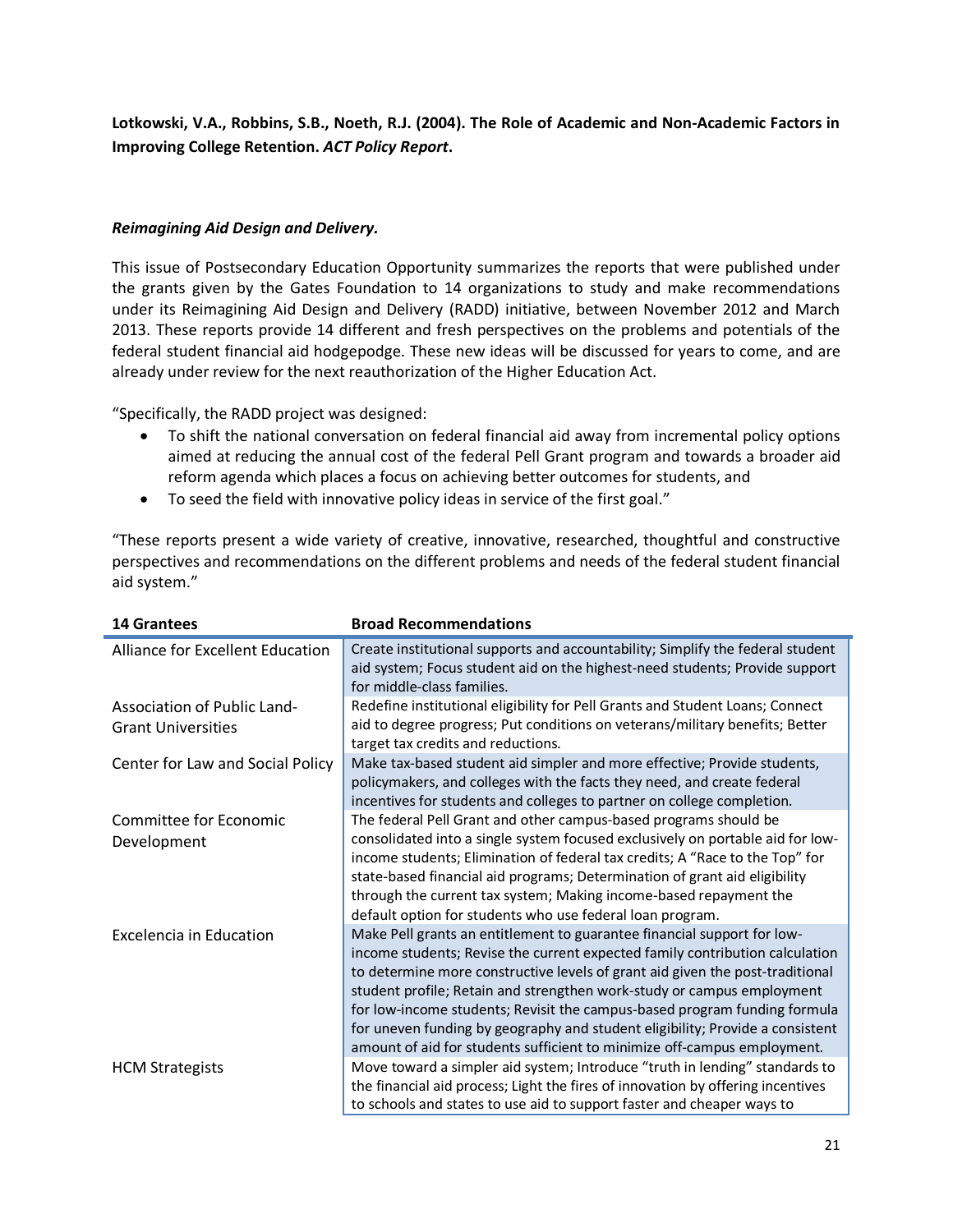|                                                                               | educate students, by reviewing and revising rules that tie innovators to a<br>traditional academic calendar and fail to let older students progress and<br>graduate at their pace, and by investing in research and development to<br>experiment with new ways to target and deliver aid dollars; Sharing<br>responsibility for the goal by encouraging student enrollment and<br>completion by linking aid to educational outcome measures, and by<br>rewarding colleges and students that exceed expectations.                                                                                            |
|-------------------------------------------------------------------------------|-------------------------------------------------------------------------------------------------------------------------------------------------------------------------------------------------------------------------------------------------------------------------------------------------------------------------------------------------------------------------------------------------------------------------------------------------------------------------------------------------------------------------------------------------------------------------------------------------------------|
| Institute for Higher Education<br>Policy                                      | Promote early and coordinated preparation for college; Restructure or<br>repurpose grant and loan delivery mechanisms; Provide incentives for<br>completion; Reduce debt burdens and provide better repayment options for<br>students.                                                                                                                                                                                                                                                                                                                                                                      |
| <b>National Association of Student</b><br><b>Financial Aid Administrators</b> | Examine the value of institutional and student "skin-in-the-game" through<br>the use of a Super Pell to incentivize students to enroll in more credit hours,<br>and by using a portion of campus-based funding to incentivize schools to<br>create an environment that fosters better-than-predicted outcomes; Student<br>Ioan reform; Streamline and improve consumer information; Rethink<br>entitlement and professional judgment.                                                                                                                                                                       |
| <b>National College Access</b><br>Network                                     | Prioritize federal dollars for first-generation and low-income students while<br>reshaping aid for those repaying their student loans; Continue to streamline<br>the student aid application process and provide transparent, relevant<br>information on student outcomes; Ensure that states and institutions share<br>responsibility with the federal government to support graduation of low-<br>income students, financially and through other assistance.                                                                                                                                              |
| New America Foundation                                                        | Policymakers can achieve reforms at no additional cost to taxpayers by<br>rebalancing existing resources and better aligning incentives for students and<br>institutions of higher education. New American Foundation recommends<br>specific changes to federal grants, loans, tax benefits, college outreach<br>programs and federal regulations to provide more direct aid to the lowest-<br>income students while strengthening accountability for institutions of higher<br>education to ensure that more students are able to earn affordable, high-<br>quality credentials.                           |
| <b>Education Trust</b>                                                        | Education Trust proposes to replace the current financial aid system with an<br>up-front, no-loan guarantee to students from low-income families, and a no-<br>interest loan guarantee to students from middle-income families. The federal<br>government would consolidate most federal financial aid programs to<br>provide grants to states based on the share of their students in poverty and<br>performance on access, affordability, and success measures. Funds must be<br>spent on education, and up to 20% may be spent on secondary school<br>improvement.                                       |
| Institute for College Access and<br><b>Success</b>                            | Simplify the student aid application process while better targeting and<br>preventing fraud; More closely tie a college's eligibility for funding to the risk<br>students take by enrolling and the risk taxpayers take by subsidizing it, and<br>reward schools that serve students well; Secure and improve Pell Grants;<br>With regard to students loans - reduce complexity, improve targeting,<br>contain debt burdens, and encourage completion and wise borrowing;<br>Streamline and improve targeting of higher education tax benefits; Provide<br>students with key information when they need it. |
| Institute for a Competitive<br>Workforce                                      | Prioritize student and workforce needs; Increase transparency and provide<br>better information about student aid and higher education institutions;<br>Measure higher education outcomes, including student skills and knowledge;<br>Streamline financial aid for students and families; Enhance affordability for<br>those with the greatest need; Tie aid decisions to outcomes while ensuring<br>quality.                                                                                                                                                                                               |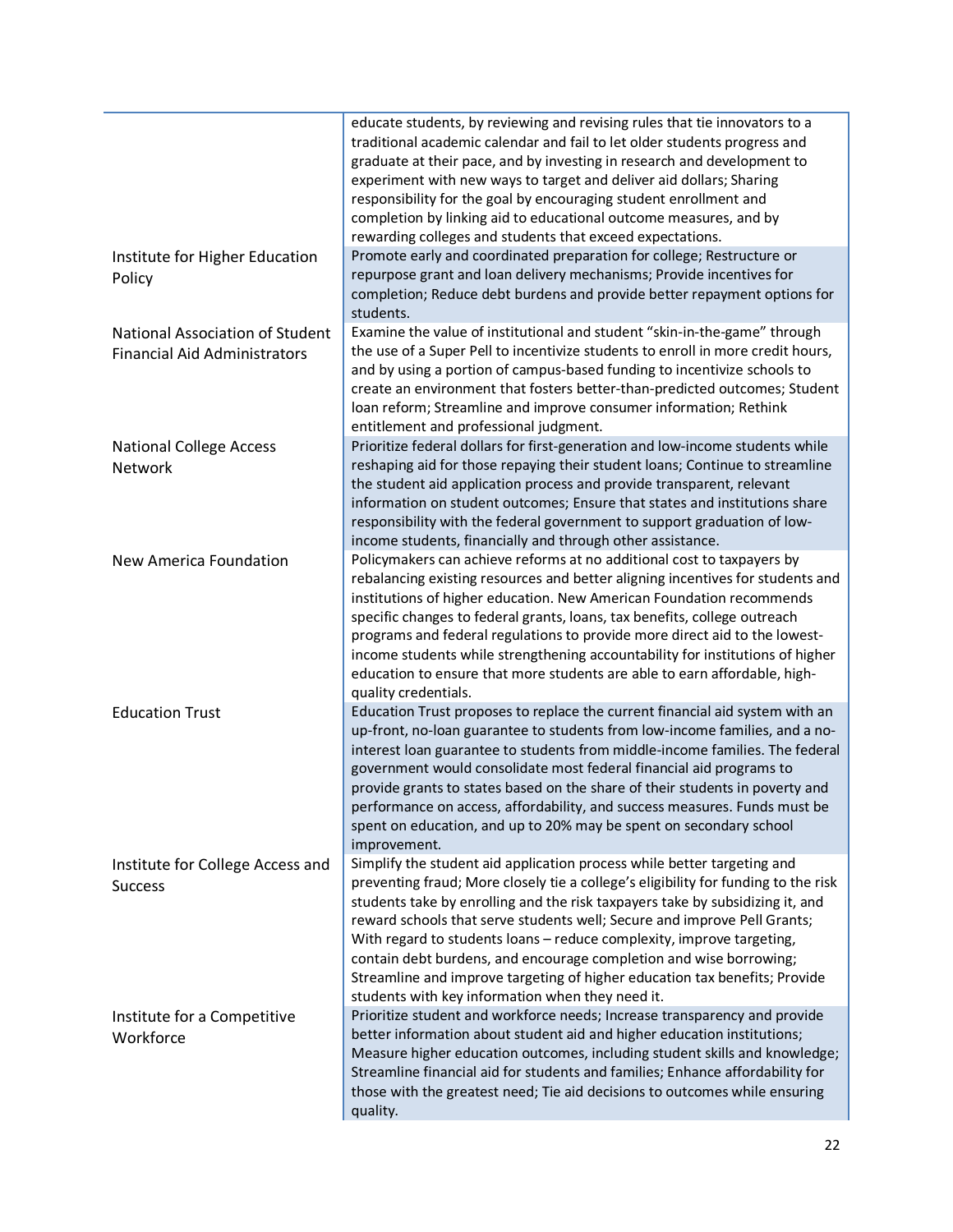| to retarget federal work-study dollars to schools that best connect school to<br>work; Create a new program called PellPlus that target the lowest-income<br>students and schools doing a better job of helping lowest-income students<br>graduate; Overhaul our student loan system with a single, simple federal<br>Ioan; Provide automatic enrollment the Income-Based Repayment; Increase<br>transparency for students; Rethink and simplify tax incentives for higher<br>education. |
|------------------------------------------------------------------------------------------------------------------------------------------------------------------------------------------------------------------------------------------------------------------------------------------------------------------------------------------------------------------------------------------------------------------------------------------------------------------------------------------|
|------------------------------------------------------------------------------------------------------------------------------------------------------------------------------------------------------------------------------------------------------------------------------------------------------------------------------------------------------------------------------------------------------------------------------------------------------------------------------------------|

**Reimagining Aid Design and Delivery. (2013, March). Funded by Bill and Melinda gates Foundation.**  *Postsecondary Education Opportunity***.**

## *Creating the Case for a New Academic Advising Model at Winona State University: A Review of the Literature.*

This paper includes a literature review of advising theories, models, and proven effectiveness, used by a working group at Winona State University charged with proposing an improved model for academic advising.

"The retention literature has long recognized academic advising as one of the three most effective strategies, along with academic support and orientation programs, for improving student success. Although there has not been a direct, causal relationship established between advising practices and retention, good advising promotes many outcomes that are also associated with a high rate of retention, such as student satisfaction, effective academic and career planning, goal setting, familiarity with and use of campus resources and support services, and student/faculty interaction outside the classroom."

"In addition to student satisfaction, academic and career planning, as well as goal-setting in general, are expected outcomes of good quality advising. These activities also impact a student's likelihood of staying in college. Research shows that most students, in fact about 75%, enter college without having made final decisions about majors and careers, because even those who declare a major right away are likely to change that major during their college experience. So most students are making these decisions while they are in college, and this exploration can and should be part of the academic advising experience."

**Oertel, B. (2006). Creating the Case for a New Academic Advising Model at Winona State University: A Review of the Literature.**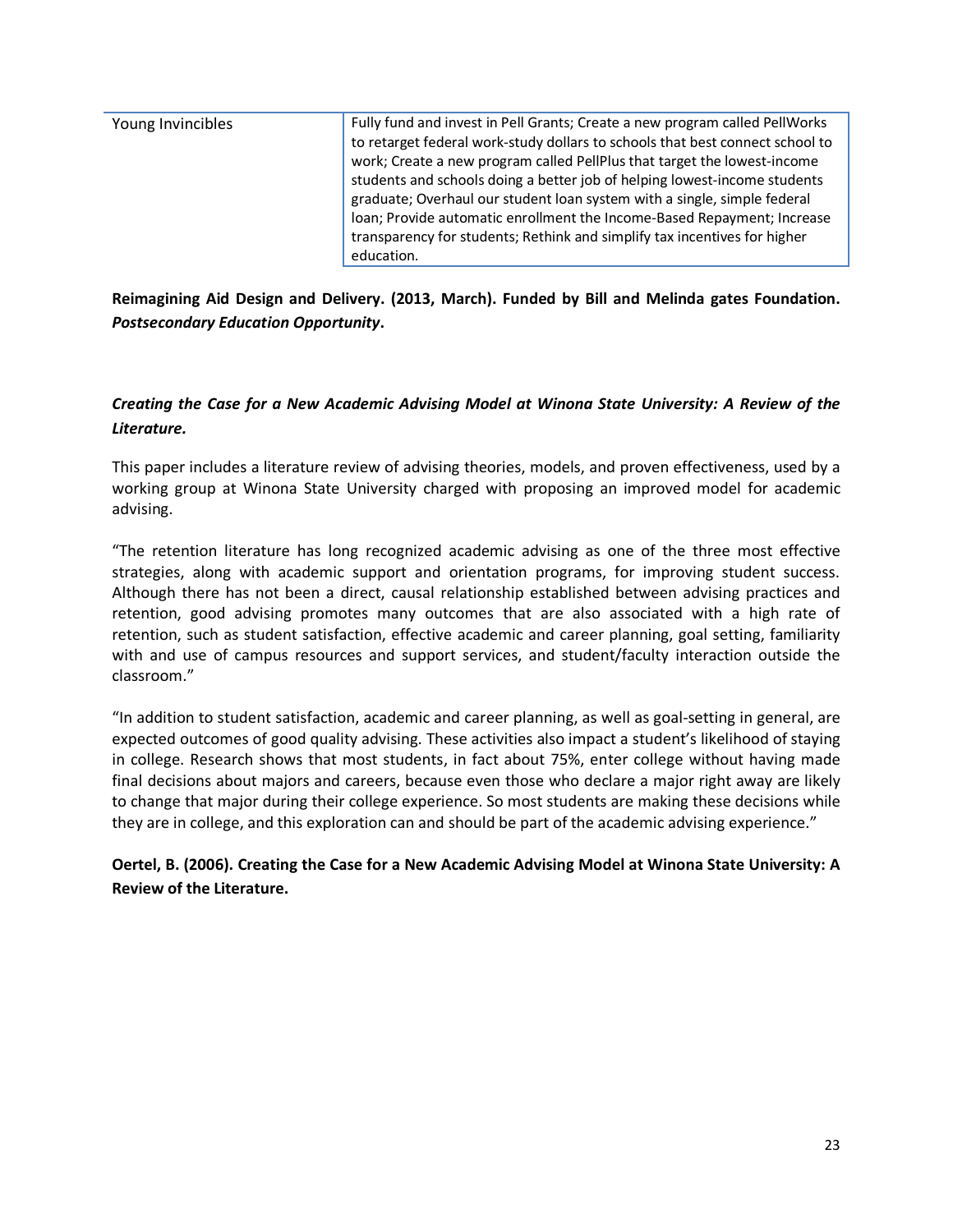#### *Completing College: A State-Level View of Student Attainment Rates.*

One-third of first-time college students attend multiple institutions before earning a degree or certificate, but traditional graduation rate calculations are institution-based and count students who start as freshmen and finish at the same institution where they started.

This presentation is based on a new report by the National Student Clearinghouse that measures rates of first completion and subsequent completions, encompassing postsecondary credentials of all levels and types at any institution in any state, whether it is at the first, second, third, or more, institution attended. The report provides a state-by-state look at the various pathways that students take to complete a college degree or certificate, with a focus on six-year completion rates for students who started college in fall 2006.

**Berman, H.J., (2013, March). Completing College: A State-Level View of Student Attainment Rates. Illinois Board of Higher Education and National Student Clearinghouse Research Center.**

## *An Open Letter to College and University Leaders: College Completion Must Be Our Priority.*

This report summarizes a yearlong effort by the National Commission on Higher Education Attainment to identify innovative repairs for colleges' leaky pipelines. The 18-member commission, including presidents from every college sector, was assembled in 2011 by the American Council on Education and five other national higher-education associations. The

# **What does the report say about Illinois** *Strengths***:**

**Rankings of Illinois Public Universities:**

- **• 5th in Total Completion Rate**
- **• 6th in First Completion Rates At Starting Institutions**
- **• 1st in Completion Rates for Part-Time Students**
- **• 3rd in Completion Rates for Adult Learners (students over 24)**

**Rankings of Illinois Community Colleges:**

- **• Above Average in Total Completion Rate (40.8% compared to 36.3% overall)**
- **• 4th in Total Completion Rates for Full-Time Students**
- **• 2nd in Subsequent Completion Rates for Full-Time Students**
- **• 4th in Completion Rates for Students 24 and younger**

**What does the report say about Illinois** *Weaknesses***:**

- **• Encourage full-time attendance: 15-tofinish**
- **• Develop strategies to boost completions of older, returning students**

mandate came from President Obama, who has challenged the nation to have the world's highest proportion of people with college credentials by 2020.

As millions of low-skill, well-paying manufacturing jobs have been automated or outsourced, a growing number of positions require at least some postsecondary education, the report notes. College graduates are also more likely to land jobs with health insurance and retirement plans, are less likely to divorce, and are more likely to be tolerant and civically engaged, it adds.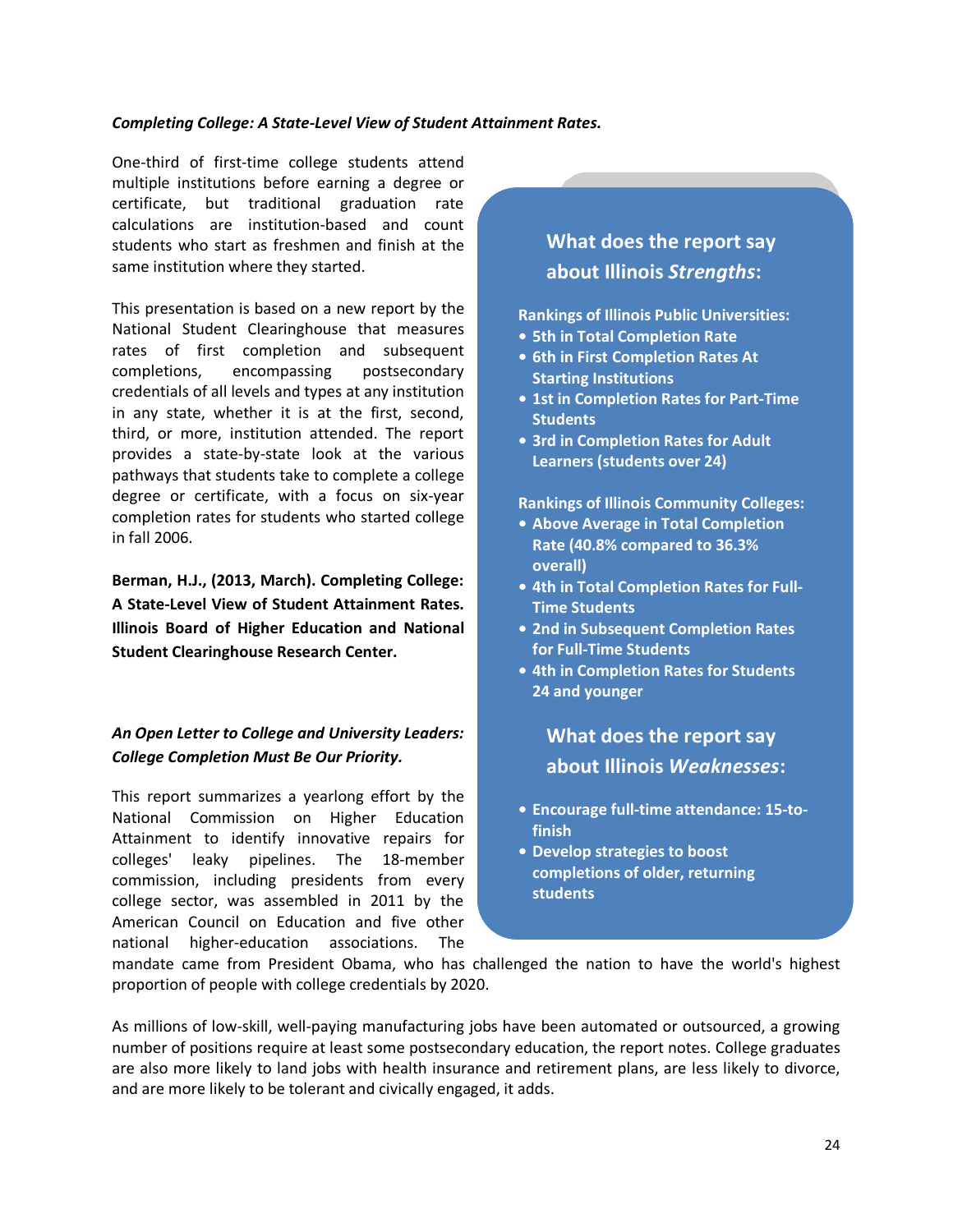But while a record number of students now attend college, too few of them graduate, and that's where colleges should be focusing more attention, the report notes.

First-generation, working, and part-time students far outnumber the 18- to 21-year-old residential students who used to be considered traditional, and the disparity is growing rapidly, the commission points out. **They need flexible schedules, more financial help, and an efficient remediation system that doesn't discourage them so much that they drop out**, it says.

"For all students, traditional or not," the report says, "offering access without a commitment to help students complete their degrees is a hollow promise."

The commission cautions colleges to reject two easy ways to increase their graduation rates: admitting only better-prepared students, which would limit access, and making it easier for students to pass, which would lower academic standards.

The commission's chairman, E. Gordon Gee, president of Ohio State University, said in a call with reporters that colleges should work closely with elementary and secondary schools and provide remediation for those who need it. But he added that "we can't be the Red Cross for public schools—we can't solve their problems."

After a year of hearings and deliberations, the group came to two main conclusions:

"First, we were dismayed that a country so rightfully proud of pioneering mass higher education through groundbreaking measures like the Morrill Land Grant Act, the GI Bill, and the

# **Three broad categories where reform is needed:**

### **1. Changing campus culture to boost student success**

#### **Strategies:**

- Assign ownership
- Implement initiatives campus-wide
- Study past mistakes
- Creating a student-centered culture
- Improve the academic experience
- Give credit for previous learning
- Provide support services for nontraditional students
- Teach the teachers

#### **2. Improving cost-effectiveness and quality**

#### **Strategies:**

- Offer flexibility to working adults
- Ease credit transfer
- Encourage competency-based learning
- Deliver courses more efficiently
- Narrow student choice to promote completion
- Improving remedial services
- Optimize non-core services

#### **3. Making better use of data to boost success**

#### **Strategies:**

- Pinpoint weaknesses in preparation
- Harness information technology to identify at-risk students
- Communicate with students about progress to graduation

Higher Education Act now faces unsatisfactory and stagnating college-completion rates," the report says. But it adds that the panel was encouraged by the innovative solutions some campuses have devised.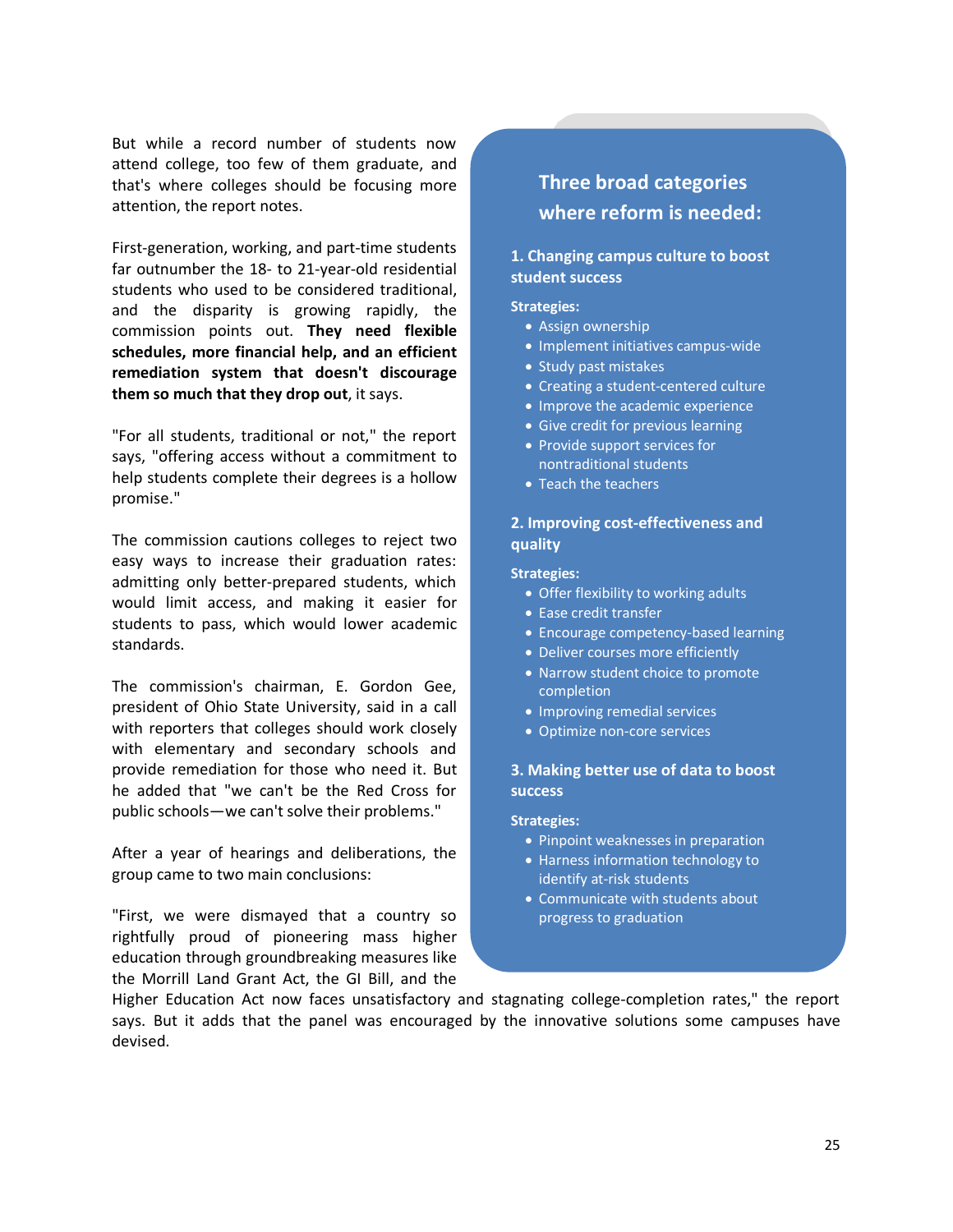The colleges that have made the most progress start by looking closely at how many students they are graduating or helping transfer to another college, and then set specific goals for improvement, the commission says.

The University of Texas at Austin is a good example, the authors say, of an institution that identified barriers to completion and set out to knock them down. The university created an online tool to help students and their advisers chart progress toward a degree, get struggling students back on track, and identify bottleneck courses that students need to take but that lack the space for them.

Streamlining and accelerating remedial classes has also helped keep students enrolled, the group notes. California State University is trying to whittle down the numbers of students needing remediation by working with state education agencies to assess students' college readiness in their junior year of high school so they have another year to brush up their skills before they enter college.

Other successful efforts include using outside assessments to measure learning acquired outside the traditional classroom.

Among the challenges colleges face in providing academic support are a 25-percent drop, in real terms, in state support for higher education since 2008, the report notes.

The federal government's yardstick for measuring college completion, which treats transfer students as dropouts and doesn't count part-time students at all, also needs to be updated, the report says. The six associations are developing an alternative methodology for calculating completion rates that will follow full-time students wherever they're enrolled. They hope to expand it eventually to include part-time students.

Responsibility for improving completion rates also falls squarely in the laps of students, "who must show up for class, do the required work, and demonstrate mastery," the report notes. "Higher education demands active and engaged participation by those who enroll."

**An Open Letter to College and University Leaders: College Completion Must Be Our Priority. (2013, January). National Commission on Higher Education. American Council on Education.**

### *College Completion Agenda Progress Report for 2012.*

This report outlines progress made on College Board's 10 college completion strategies. These strategies contribute to their national goal of increasing the proportion of 25- to 34-year-olds who hold an associate degree or higher to 55 percent by 2025.

Key findings from the report include:

- In 2010, our nation earned 257,772 more associate and bachelor's degrees than in 2008, the first year of reported data in the Completion Agenda.
- 43.1 percent of Americans age 25 to 34 hold a two- or four-year college degree, an increase of 2 percent from the 2009 figure.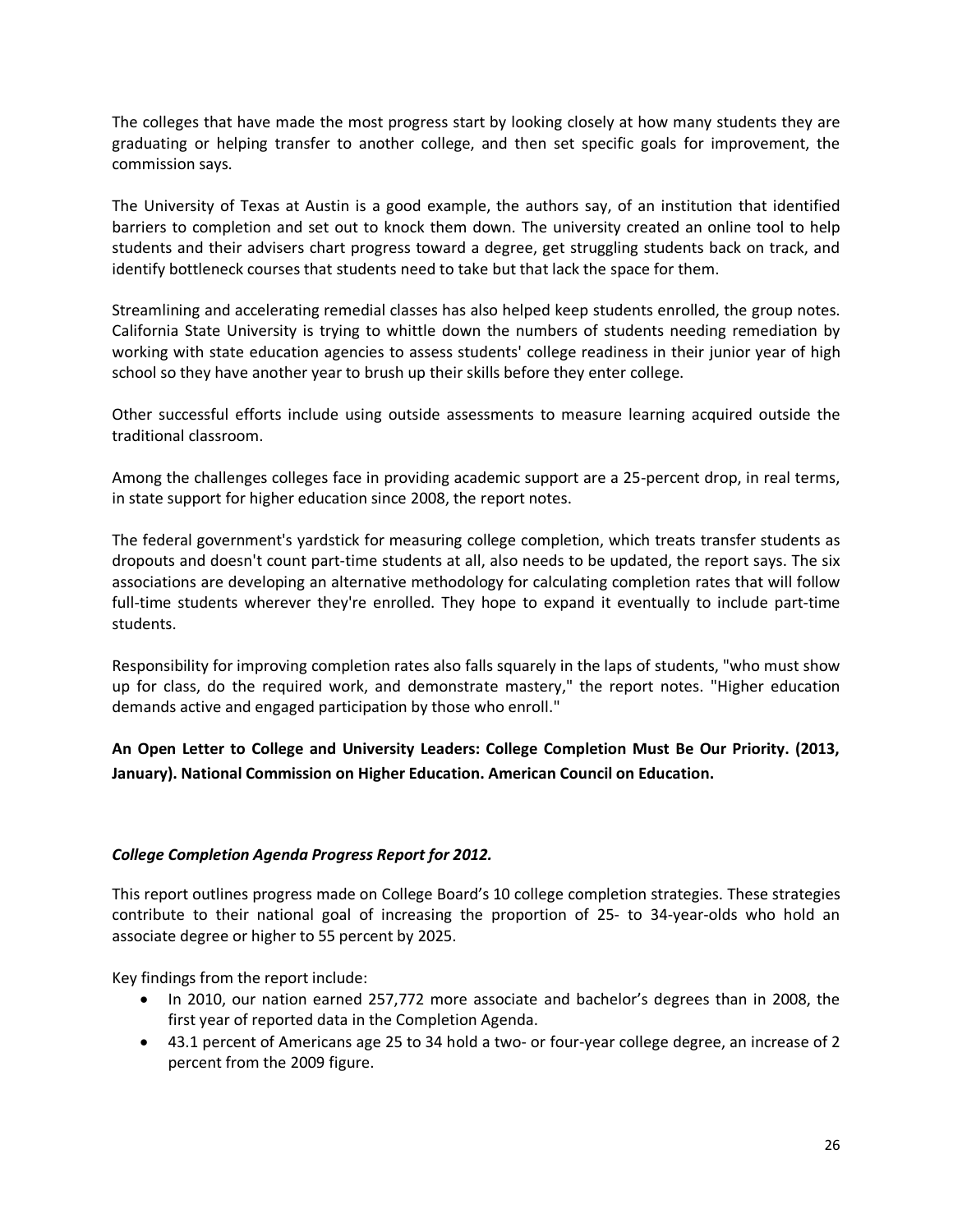- According to the most recently released international comparison figures, the U.S. moved from  $16<sup>th</sup>$  to  $14<sup>th</sup>$  of 36 nations in terms of the percentage of 25- to 34-year olds with an associate degree or higher.
- When looking at the attainment of bachelor's degrees and above for this age group, the U.S. ranks  $11^{th}$ .
- 90 percent of Americans ages 25 to 29 have a high school credential, up from 86 percent in 2006, and fully one-third have bachelor's degrees or higher.

**College Completion Agenda Progress Report for 2012. (2013). College Board.**

## *What Works in Student Retention: Four Year Public Colleges.*

This report reflects ACT's three-decade commitment to assist colleges and universities to better understand the impact of campus practices on college student retention and degree completion. The findings are based on a survey that was sent to all accredited, degree-granting, two-year and four-year, public and private colleges with a final overall response rate of 35 percent and a four-year public response rate of 42 percent.

"Respondents from four-year public colleges are far more likely to attribute attrition to student characteristics than they are to attribute attrition to institutional characteristics.

• Of 24 institutional characteristics contributing to attrition, respondents identified only five factors that made a moderate or higher contribution: amount of student financial aid available, studentinstitution fit, student involvement in campus life, academic advising, and social environment.

**Retention practices responsible for the greatest contribution to retention in four-year public colleges fall into three main categories:**

- **Academic advising:** including advising interventions with selected student populations, increased advising staff, academic advising center, integration of academic advising with first-year transition programs and centers that combine advising and counseling with career/life planning
- **First-year programs:** including freshman seminar/university 101 for credit, non-credit freshman seminar/university 101, learning communities, and integration of academic advising with first-year programs
- **Learning support:** including supplemental instructions, a comprehensive learning assistance center/lab, reading center/lab, summer bridge program, and tutoring program

• Of 20 student characteristics contributing to attrition respondents identified 16 factors that made a moderate or higher contribution. Student characteristics cited as having the greatest impact were inadequate financial resources, lack of motivation to succeed, inadequate preparation for college level work, poor study skills, and too many job demands."

Several retention practices at high-performing (retention and degree completion) four-year public colleges differentiate those colleges from low-performing colleges. Those practices are:

• advising interventions with selected student populations,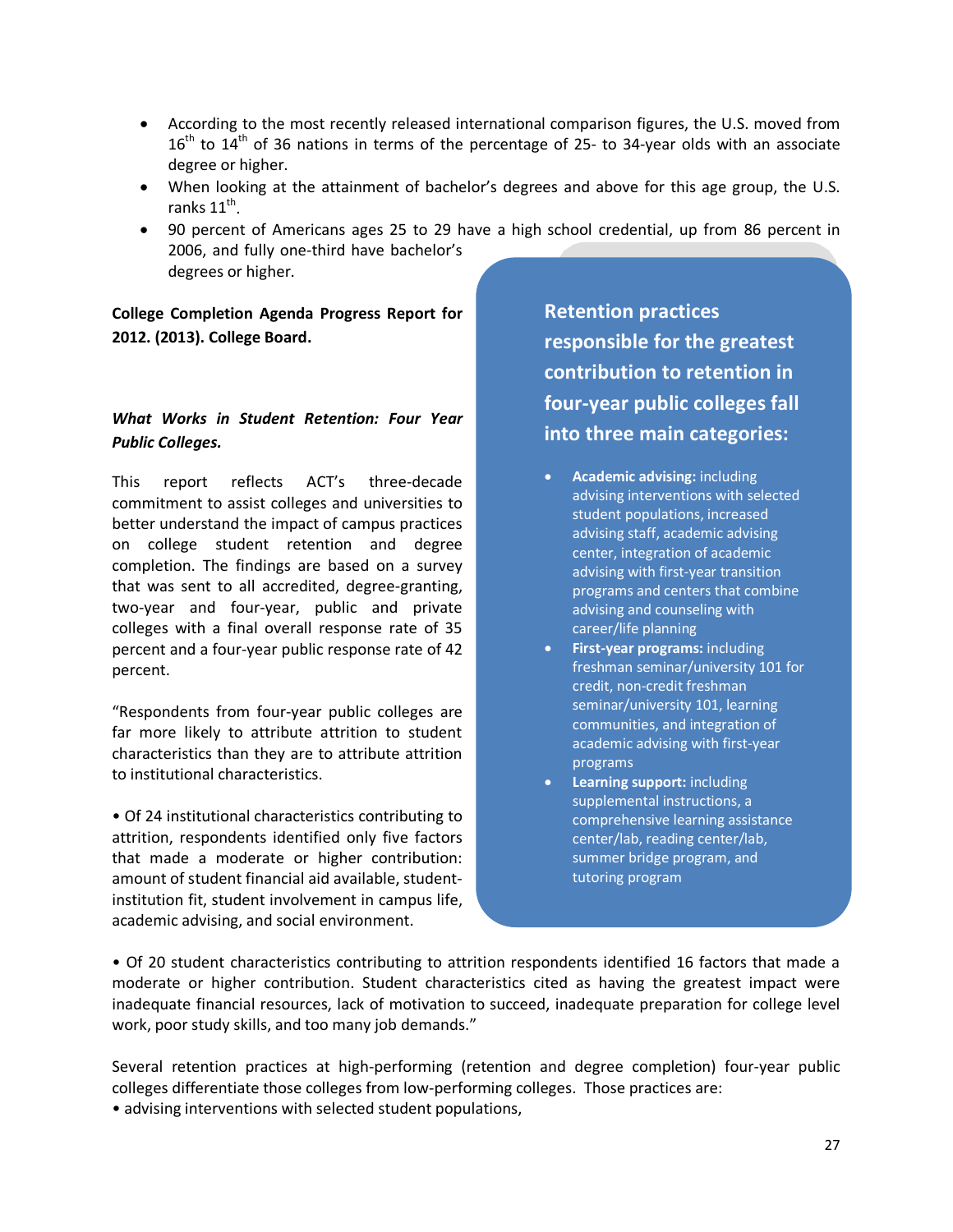- increased advising staff,
- comprehensive learning assistance center/lab,
- integration of advising with first-year programs,
- center that combines academic advising with career/life planning,
- summer bridge program,
- non-credit freshman seminar/university 101,
- recommended course placement testing,
- performance contracts for students in academic difficulty,
- residence hall programs, and
- extended freshman orientation for credit.

"When asked to identify three campus retention practices that had the greatest impact on student retention, four-year public college respondents identified:

- freshman seminar/university 101 for credit (20.2%),
- learning communities (18.4%),
- advising interventions for selected student populations (12.3%), and

The remaining practices were cited by less that 10% of the colleges."

"Recommendations:

- Designate a visible individual to coordinate a campus-wide planning team.
- Conduct a systematic analysis of the characteristics of your students.
- Focus on the nexus of student characteristics and institutional characteristics.
- Carefully review the high impact strategies identified in through the survey.
- Do not make first to second year retention strategies the sole focus of planning team efforts.
- Establish realistic short-term and long-term retention, progression, and completion goals
- Orchestrate the change process.
- Implement, measure, improve!"

## **Habley, W.R., McClanahan, R. (2004). What Works in Student Retention: Four Year Public Colleges.**  *ACT Report***.**

### *Entering a Program: Helping Students Make Academic and Career Decisions.*

"In this literature review, the author examines the evidence on student decision making in the community college, focusing on the activities most relevant to students' entry into programs of study academic and career planning. Although there is a large body of theoretical discussion and empirical evidence on potentially effective approaches to guidance and counseling, a review of current advising and counseling practices reveals barriers to effective implementation of these approaches on community college campuses. As currently structured, community college advising is limited in its ability to assist students in identifying career goals and academic pathways that will help them achieve those goals. The literature reviewed in this paper points to four broad principles to guide restructuring efforts: (1) that program pathways should balance structure with exploration; (2) that career counseling should drive an integrated approach to advising; (3) that colleges should provide services to students based on their level of need; and (4) that colleges should strategically deploy resources to allow for developmental advising."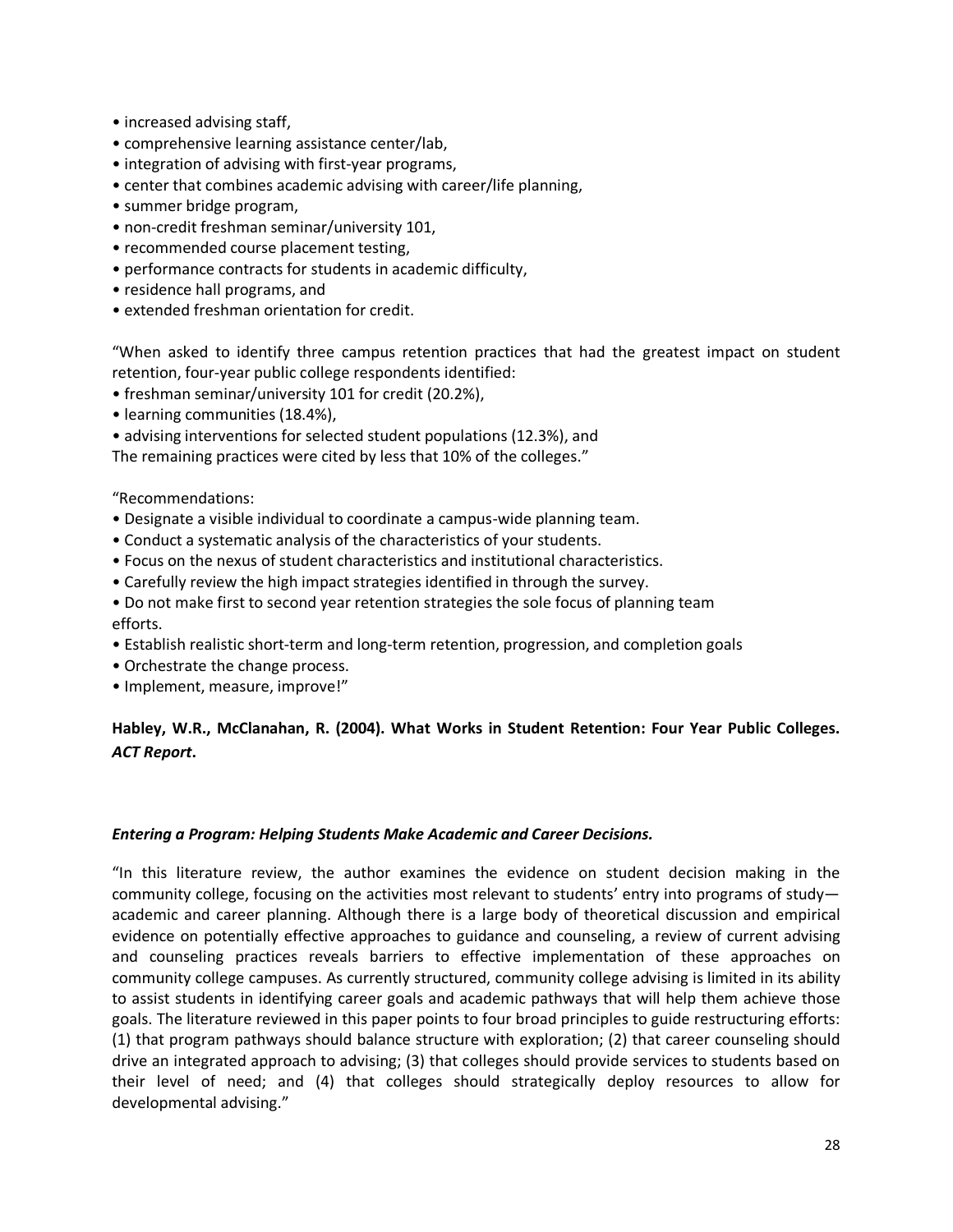**Karp, M.M., (2013, May). Entering a Program: Helping Students Make Academic and Career Decisions. Community College Research Center, Teachers College, Columbia University. CCRC Working Paper No. 59.**

### *National survey of counseling center directors 2011.*

"The National Survey of Counseling Center Directors has been conducted since 1981 and includes data provided by the administrative heads of college and university counseling centers in the United States and Canada. The survey attempts to stay abreast of current trends in counseling centers and to provide counseling center directors with ready access to the opinions and solutions of colleagues to problems and challenges in the field. The areas addressed cover a range of concerns including budget trends, current concerns, innovative programming, and a number of other administrative, ethical and clinical issues."

• "The 228 centers surveyed represent 2.3 million students who are eligible for counseling services at their institutions. 165,000 of these students (10.6 %) sought counseling during the year for individual or group counseling, and the ratio of counselors to clients, on average, was 1 to 1,600 students with smaller schools having much better ratios. In addition 30% of the students in the surveyed schools were seen in other contexts (workshops, orientations, classroom presentations, etc.)"

• "33% of centers tend to place limits on the number of client counseling sessions allowed. 44% do not have a session limit policy but promote their centers as a short-term service and rely on counselors to make responsible judgments about how long a student can be seen. 23% tend to see students as long as necessary to resolve the presenting problems but will make external referrals when clinically advisable. The average number of sessions per student across all categories is 5.6. Based on earlier surveys this average tends to be approximately the same for time-limited counseling centers and for centers that do not have formally established limits."

• 91% of directors report that the recent trend toward greater number of students with severe psychological problems continues to be true on their campuses. In addition, over the past five years, the following percentage of directors have noted increases in the following problems:

- o 78% Crises requiring immediate response.
- o 77% Psychiatric medication issues.
- o 62% Learning disabilities.
- o 49% Illicit drug use (Other than alcohol).
- o 42% Self-injury issues (e.g. Cutting to relieve anxiety).
- o 42% Alcohol abuse.
- o 30% Problems related to earlier sexual abuse.
- o 25% Career Planning issues
- o 24% Eating disorders
- o 23% Sexual assault concerns (On campus).

**Gallagher, R.P. (2011) National survey of counseling center directors 2011. Alexandria, VA: International Association of Counseling Services. Retrieved from www.iacsinc.org.**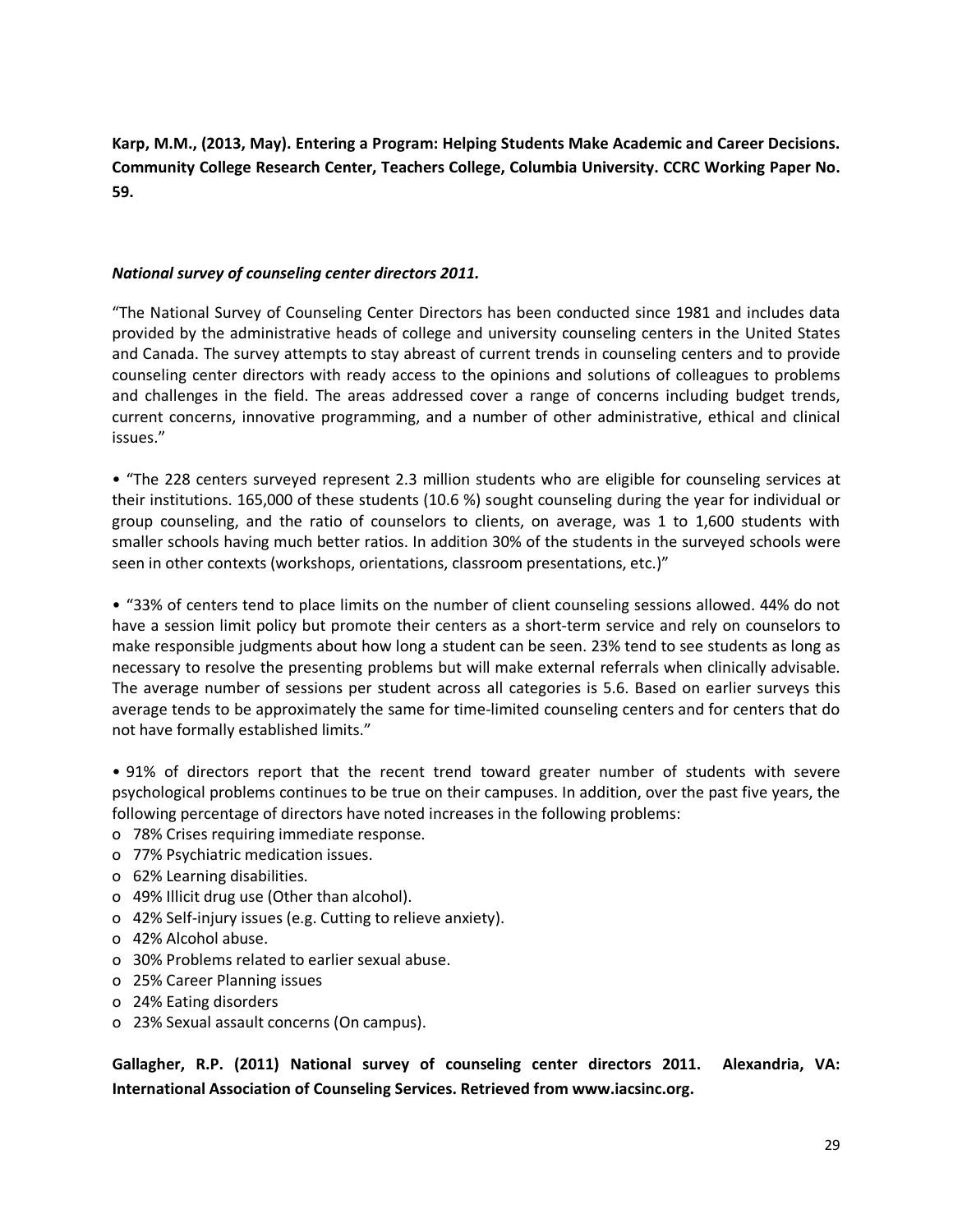### *A Matter of Degrees: Promising Practices for Community College Student Success (A First Look).*

"Community colleges across the country have created innovative, data-informed programs that are models for educating underprepared students, engaging traditionally underserved students, and helping students from all backgrounds succeed. However, because most of these programs have limited scope, the field now has pockets of success rather than widespread improvement. Turning these many small accomplishments into broad achievement — and improved completion rates — depends on bringing effective programs to scale."

"This report describes 13 promising practices in community colleges. Over the next three years, the Center will conduct additional data analysis, hold focus groups with students and faculty members, and continue the review of efforts under way in community colleges. This work will contribute significant new knowledge about high-impact educational practices and how they are associated with student engagement, persistence, and completion in community colleges."

"This first look describes the promising practices from four perspectives: entering students describing their earliest college experiences, students addressing their overall college experiences, faculty members providing their perceptions of student engagement, and colleges focusing on their use of the practices. There is emerging consensus that certain design principles are critical for student success. No matter what program or practice a college implements, it is likely to have a greater impact if its design incorporates the following principles:

• **A strong start**. Focusing attention on the front door of the college — ensuring that students' earliest contacts and first weeks incorporate experiences that will foster personal connections and enhance their chances of success — is a smart investment.

• **Clear, coherent pathways**. The many choices and options students face as they endeavor to navigate through college systems can create unnecessary confusion — and inhibit students' success. Colleges can improve student success (and minimize ill-used time) by creating coherent pathways that help students move through an engaging collegiate experience.

• **Integrated support**. Time is a resource — one of the most important resources a college has — and it is finite. A large part of improving success involves effectively connecting with students where they are most likely to be: in the classroom. This means building support, such as skills development and supplemental instruction, into coursework rather than referring students to services that are separate from the learning experience.

• **High expectations and high support**. Students do their best when the bar is high but within reach. Setting a high standard and then giving students the necessary support — academic planning, academic support, financial aid, and so on — makes the standard attainable.

• **Intensive student engagement**. Promoting student engagement is the overarching feature of successful program design, and all other features support it. In design and implementation of the collegiate experience, colleges must make engagement inescapable for their students.

• **Design for scale**. Bringing practices to scale requires a long-term commitment of time and money. Securing and maintaining this commitment requires significant political, financial, and human capital. In addition to allocating  $-$  and reallocating  $-$  available funding, colleges must genuinely involve faculty, staff, and students."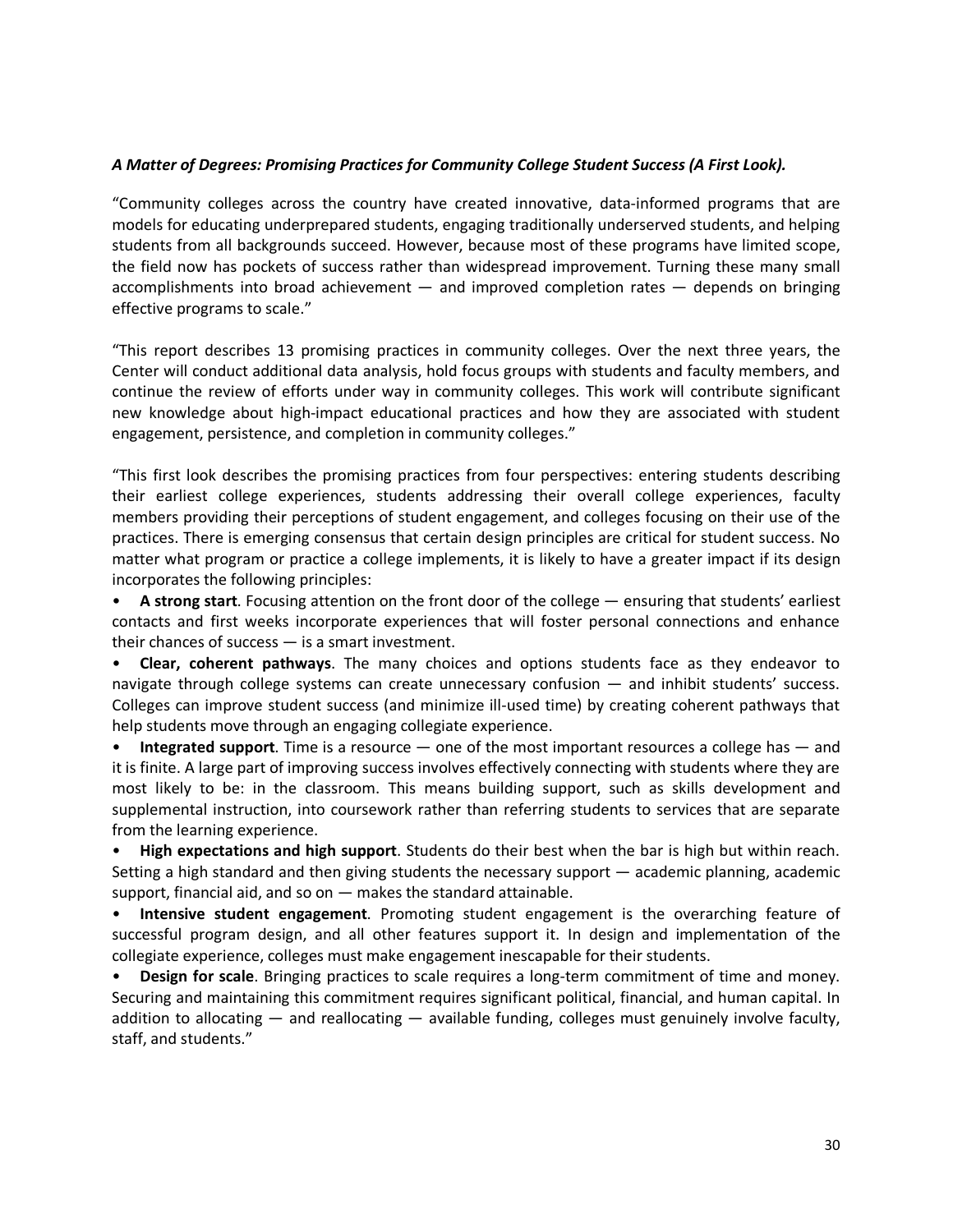**A Matter of Degrees: Promising Practices for Community College Student Success (A First Look). (2012). Center for Community College Student Engagement. The University of Texas at Austin, Community College Leadership Program.**

## *What Can a Multifaceted Program Do for Community College Students? Early Results from an Evaluation of Accelerated Study in Associate Programs (ASAP) for Developmental Education Students.*

"In recent years, there has been unprecedented national focus on the importance of increasing the stubbornly low graduation rates of community college students. Most reforms that have been tried are short-term and address one or only a few barriers to student success. The City University of New York's (CUNY's) Accelerated Study in Associate Programs (ASAP), launched in 2007 with funding from Mayor Bloomberg's Center for Economic Opportunity (CEO), is an uncommonly multifaceted and long-term program designed to help community college students graduate.

ASAP requires students to attend college full time and provides a rich array of supports and incentives for up to three years, with a goal of graduating at least 50 percent of students within three years. Unlike many programs, ASAP aims to simultaneously address multiple barriers to student success over many semesters. The program model includes some block-scheduled classes for ASAP students for the first year of the program; an ASAP seminar for at least the first year, which covers such topics as goal-setting and academic planning; comprehensive advisement; tutoring; career services; a tuition waiver that covers any gap between a student's financial aid and tuition and fees; free MetroCards for use on public transportation; and free use of textbooks.

This report presents very promising early findings from a random assignment study of ASAP at three CUNY community colleges: Borough of Manhattan, Kingsborough, and LaGuardia. For the study, ASAP targets low-income students who need one or two developmental (remedial) courses to build their reading, writing, or math skills. The study compares ASAP with regular services and classes at the colleges. Key findings include effects on:

• Full-time enrollment. During the study's first semester, ASAP increased full-time enrollment by 11 percentage points: 96 percent of the students assigned to ASAP enrolled full time, compared with 85 percent of the comparison group.

• Credits earned and completing developmental coursework. ASAP increased the average number of credits earned during the first semester by 2.1 credits and increased the proportion of students who completed their developmental coursework by the end of that semester by 15 percentage points.

• Semester-to-semester retention. ASAP increased the proportion of students who enrolled in college during the second semester by 10 percentage points and increased full-time enrollment that semester by 21 percentage points.

ASAP's early effects are larger than the effects of most of the community college programs MDRC has studied previously. ASAP's comprehensive package of financial aid, services, and supports, together with its full-time attendance requirement, has resulted in students taking and passing more credits than they would have otherwise. Future reports will show whether these effects can be sustained - or even grow as students continue in this comprehensive, three-year program." (Summary from MDRC web site.)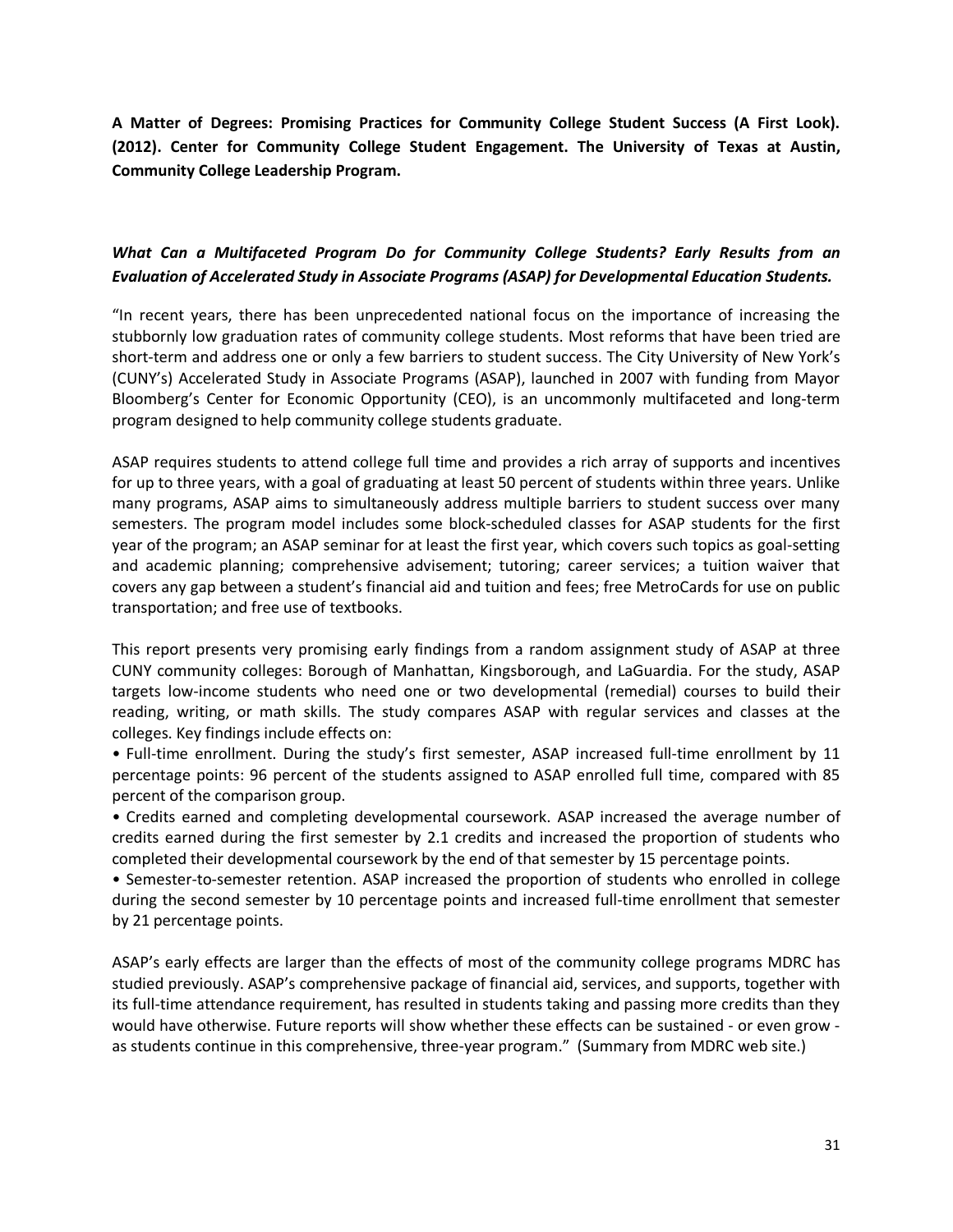**Scrivener, S., Weiss, M.J., Sommo, C. (2012, June). What Can a Multifaceted Program Do for Community College Students? Early Results from an Evaluation of Accelerated Study in Associate Programs (ASAP) for Developmental Education Students. New York, NY: MDRC.**

## *More Guidance, Better Results? Three-Year Effects of an Enhanced Student Services Program at Two Community Colleges.*

"Over the past four decades, community colleges have played an increasingly important role in higher education. Today, community colleges — which are accessible and affordable, relative to four-year institutions — enroll more than one in every three postsecondary education students. Unfortunately, among students who enroll in community colleges with the intent to earn a credential or transfer to a four-year institution, only 51 percent achieve their goal within six years. These students may face fewer difficulties and make better academic progress if they had better access to, or more adequate, student services, but, as it stands, student-to-counselor ratios at community colleges are often more than 1,000 to 1, limiting the assistance that students receive.

As part of MDRC's multisite Opening Doors demonstration, Lorain County Community College and Owens Community College in Ohio ran a program that provided enhanced student services and a modest stipend to low-income students. Students in the Opening Doors program were assigned to one of a team of counselors, with whom they were expected to meet at least two times per semester for two semesters to discuss academic progress and resolve any issues that might affect their schooling. Each counselor worked with far fewer students than did the regular college counselors, which allowed for more frequent, intensive contact. Participating students were also eligible for a \$150 stipend for two semesters, for a total of \$300.

To estimate the effects of the program, MDRC worked with the colleges to randomly assign students either to a program group, whose members were eligible for the Opening Doors services and stipend, or to a control group, whose members received standard college services and no Opening Doors stipend. Any subsequent substantial differences in academic and other outcomes can be attributed to the program. This study's findings include the following:

• The program improved academic outcomes during the second semester that students were in the study. Program group students registered for at least one course during the second semester at a higher rate than did control group students and earned an average of half a credit more during the semester. The registration impact is likely primarily the effect of Opening Doors services provided during the first semester. The program did not substantially affect outcomes during the first semester.

• After students in the Opening Doors program received their two semesters of enhanced counseling services, the program continued to have a positive effect on registration rates in the semester that followed. The program did not, however, meaningfully affect academic outcomes in subsequent semesters. The program did not significantly increase the average number of credits that students earned after the counseling program ended or over the study's three-year follow-up period." (summary from MDRC web site.)

**Scrivener, S., Weiss, M.J. (2009, August). More Guidance, Better Results? Three-Year Effects of an Enhanced Student Services Program at Two Community Colleges. New York, NY: MDRC.**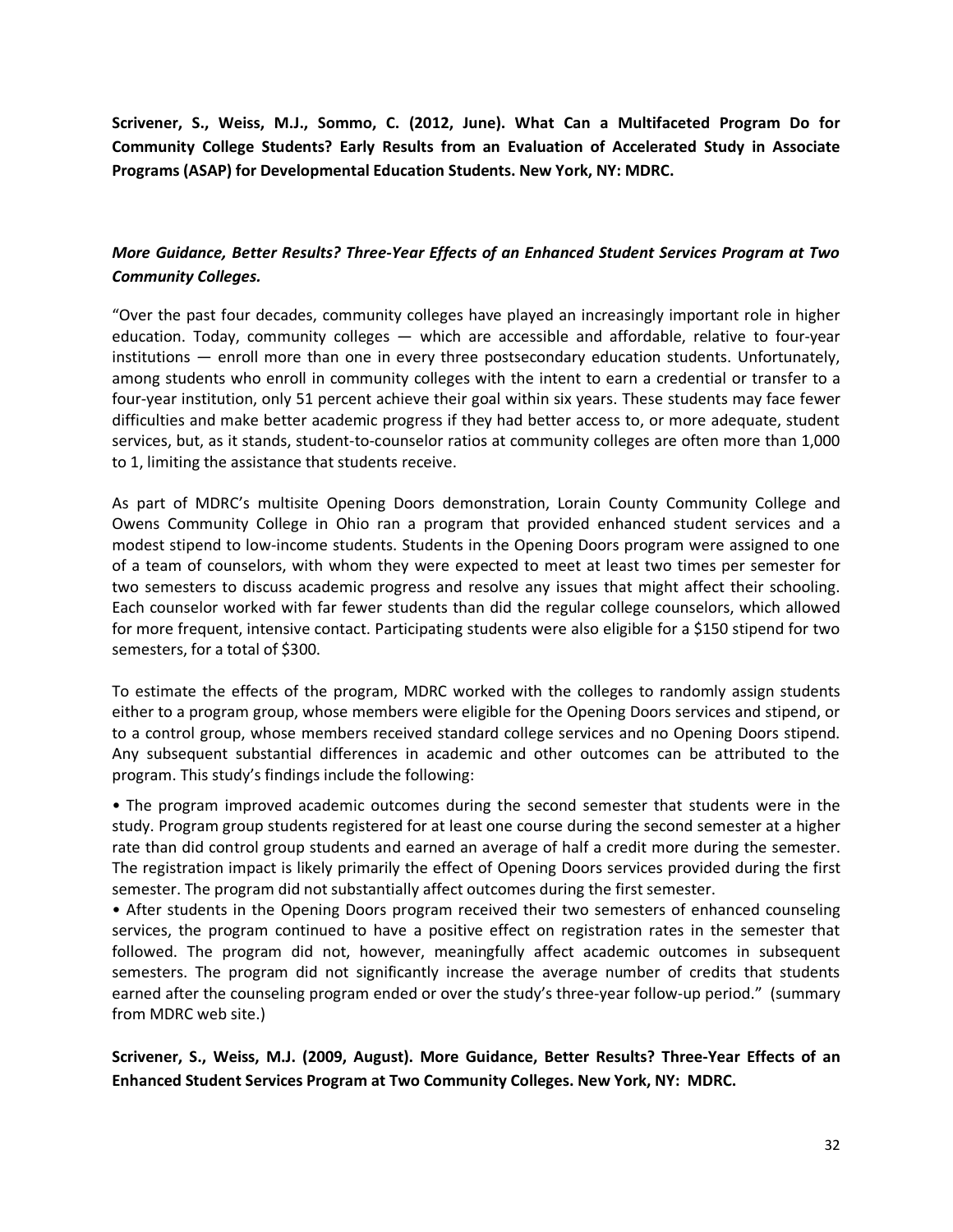#### *Student success courses and educational outcomes at Virginia community colleges.*

Community colleges are interested in providing support for students that improves student success, leading to increased completion rates. This report uses data from the Virginia Community College System to examine whether early enrollment in a student success course has positive academic outcomes for students, especially those in developmental education. The study finds that among all students, those who enroll in a student success course are more likely to earn college-level credits in their first year and persist to the second year, but also that students referred to developmental education are more likely to earn college-level credits within the first year if enrolled in a student success course.

**Cho, S.W., & Karp, M.M. (2012). Student success courses and educational outcomes at Virginia community colleges (CCRC Working Paper No. 40). New York, NY: Columbia University, Teachers College, Community College Research Center.**

## *Toward a New Understanding of Non-Academic Student Support: Four Mechanisms Encouraging Positive Student Outcomes in the Community.*

"Despite their best efforts, community colleges continue to see low rates of student persistence and degree attainment, particularly among academically vulnerable students. While low persistence and degree attainment can be attributed in large part to students' academic readiness, non-academic issues also play a part. This paper examines programs and practices that work to address the non-academic needs of students.

A review of the literature on non-academic support yields evidence of four mechanisms by which such supports can improve student outcomes: (1) creating social relationships, (2) clarifying aspirations and enhancing commitment, (3) developing college know-how, and (4) addressing conflicting demands of work, family and college. Identifying these mechanisms allows for a deeper understanding of promising interventions and the conditions that may lead students to become integrated into college life.

Each of these mechanisms can occur within a variety of programs, structures, or even informal interactions. The paper concludes by discussing implications for community colleges."

**Karp, M.M. (2011) Toward a New Understanding of Non-Academic Student Support: Four Mechanisms Encouraging Positive Student Outcomes in the Community College (CCRC Working Paper No. 28: Assessment of Evidence Series) New York, NY: Columbia University, Teachers College, Community College Research Center.**

### *Academic Advising and First-Generation College Students: A Quantitative Study on Student Retention.*

"For this quantitative study, a multiple logistic regression technique was used to investigate the relationship between the number of meetings with an academic advisor and retention of firstgeneration students, as represented by enrollment status and academic standing at a large, public